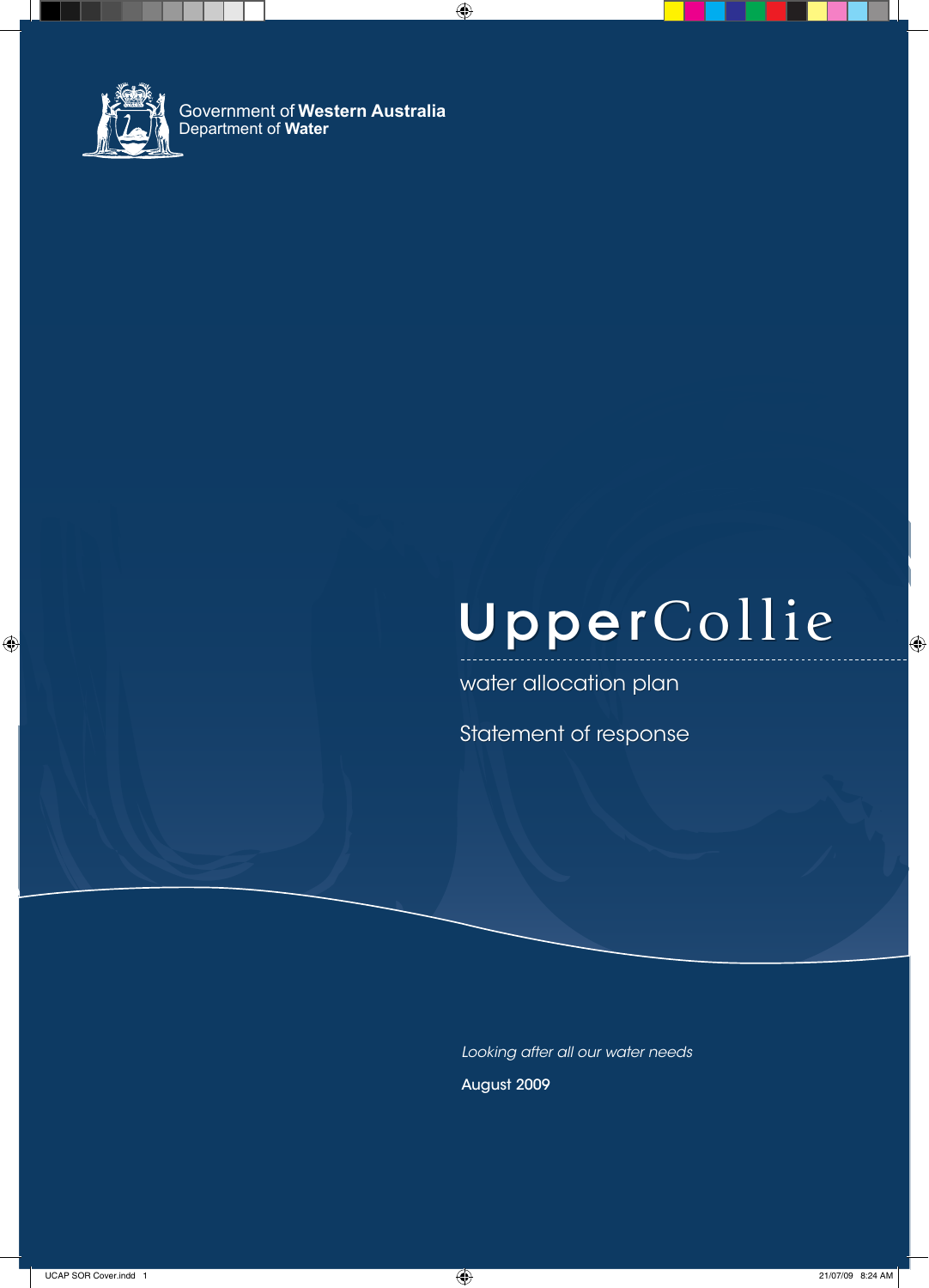#### **Department of Water**

168 St Georges Terrace Perth Western Australia 6000 Telephone +61 8 6364 7600 Facsimile +61 8 6364 7601 www.water.wa.gov.au

© Government of Western Australia 2009

August 2009

This work is copyright. You may download, display, print and reproduce this material in unaltered form only (retaining this notice) for your personal, noncommercial use or use within your organisation. Apart from any use as permitted under the Copyright Act 1968, all other rights are reserved. Requests and inquiries concerning reproduction and rights should be addressed to the Department of Water.

ISBN 978-1-921637-40-7 (print) ISBN 978-1-921637-41-4 (online)

#### **Acknowledgements**

The Department of Water would like to thank the following for their contribution to this publication: Jessica Scott, Trudy Evans, Brendan Kelly and Andrew Cresswell.

For more information about this report, contact:

Wayne Tingey Regional Manager, South West regional office 35–39 McCombe Road Bunbury Western Australia 6230 or PO Box 261 Bunbury Western Australia 6231 Telephone 08 9726 4111 Facsimile 08 9726 4100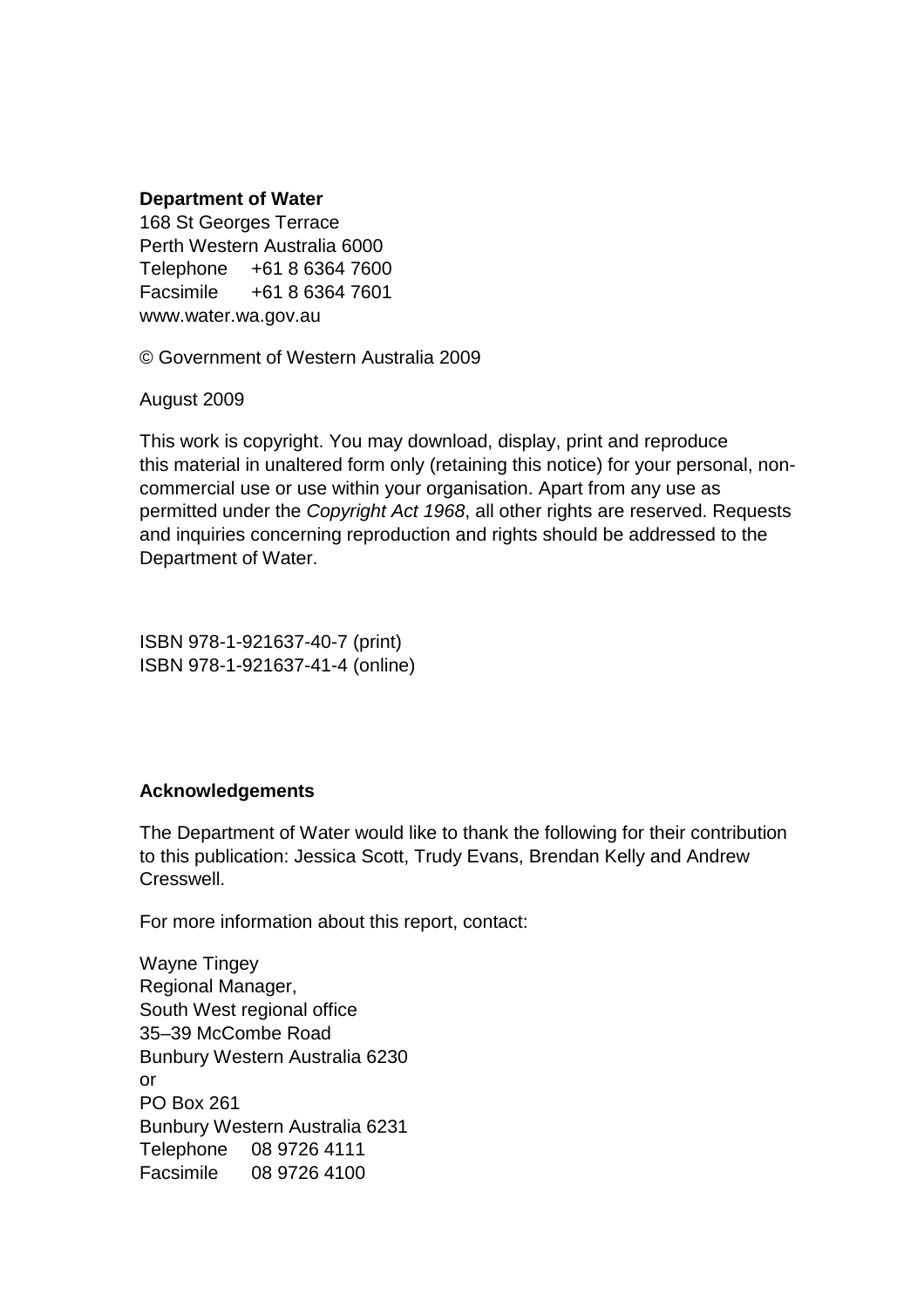# Contents

| Statement of Response - Upper Collie water allocation plan1 |  |
|-------------------------------------------------------------|--|
|                                                             |  |
|                                                             |  |
|                                                             |  |
|                                                             |  |
|                                                             |  |

# Tables

| Table 1  |                                                             |  |
|----------|-------------------------------------------------------------|--|
| Table 2  |                                                             |  |
| Table 3  |                                                             |  |
| Table 4  |                                                             |  |
| Table 5  | Comments on managing groundwater of the Collie Coal Basin 9 |  |
| Table 6  |                                                             |  |
| Table 7  |                                                             |  |
| Table 8  |                                                             |  |
| Table 9  |                                                             |  |
| Table 10 |                                                             |  |
| Table 11 |                                                             |  |
|          |                                                             |  |
|          |                                                             |  |
|          |                                                             |  |
|          |                                                             |  |
|          |                                                             |  |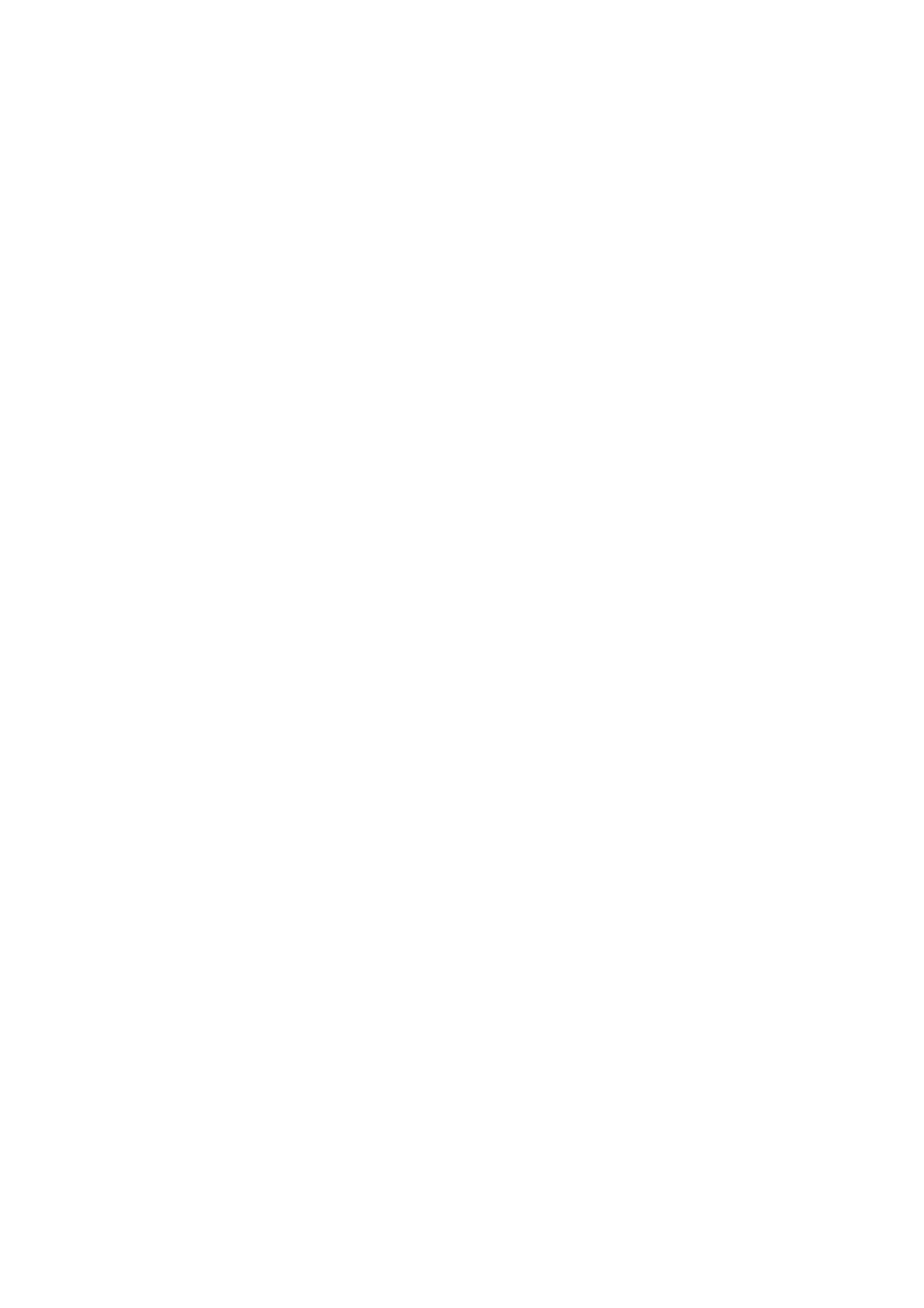## **Statement of Response – Upper Collie water allocation plan**

This statement is the Department of Water's response to the comments received on the Upper Collie water management plan: draft for public comment.

#### **Summary**

The draft plan was open for a three month public comment period. During the comment period (December 2007–March 2008) the Department of Water sent out over 60 copies of the plan to stakeholders, as well as emails to over 115 people. An invitation to comment was also advertised weekly in the Collie Mail, South West Times and West Australian newspapers during this period.

We held ten workshop sessions with various stakeholder groups, including the local community, Collie shire, mining and industry groups, and the Ngalang Boodja council.

We received 21 submissions during the comment period. We considered all of the comments from the submissions in finalising the Upper Collie water allocation plan. This statement summarises our responses to those submissions.

| Interest group                        | Number of<br><b>submissions</b> |
|---------------------------------------|---------------------------------|
| Agriculture and irrigation            | 1                               |
| Conservation, culture and environment | 3                               |
| Industry and mining                   | 8                               |
| Local government                      | 1                               |
| Individuals                           | 4                               |
| Other state government                | 3                               |
| Public water supply                   | 1                               |
| Total                                 | 21                              |

#### **Interest groupings of respondents to the draft plan**

A list of the respondents and their associated interest group is given at the end of this report (Table 16). It is important to note that respondents representing a specific interest group may also have commented on other areas of interest.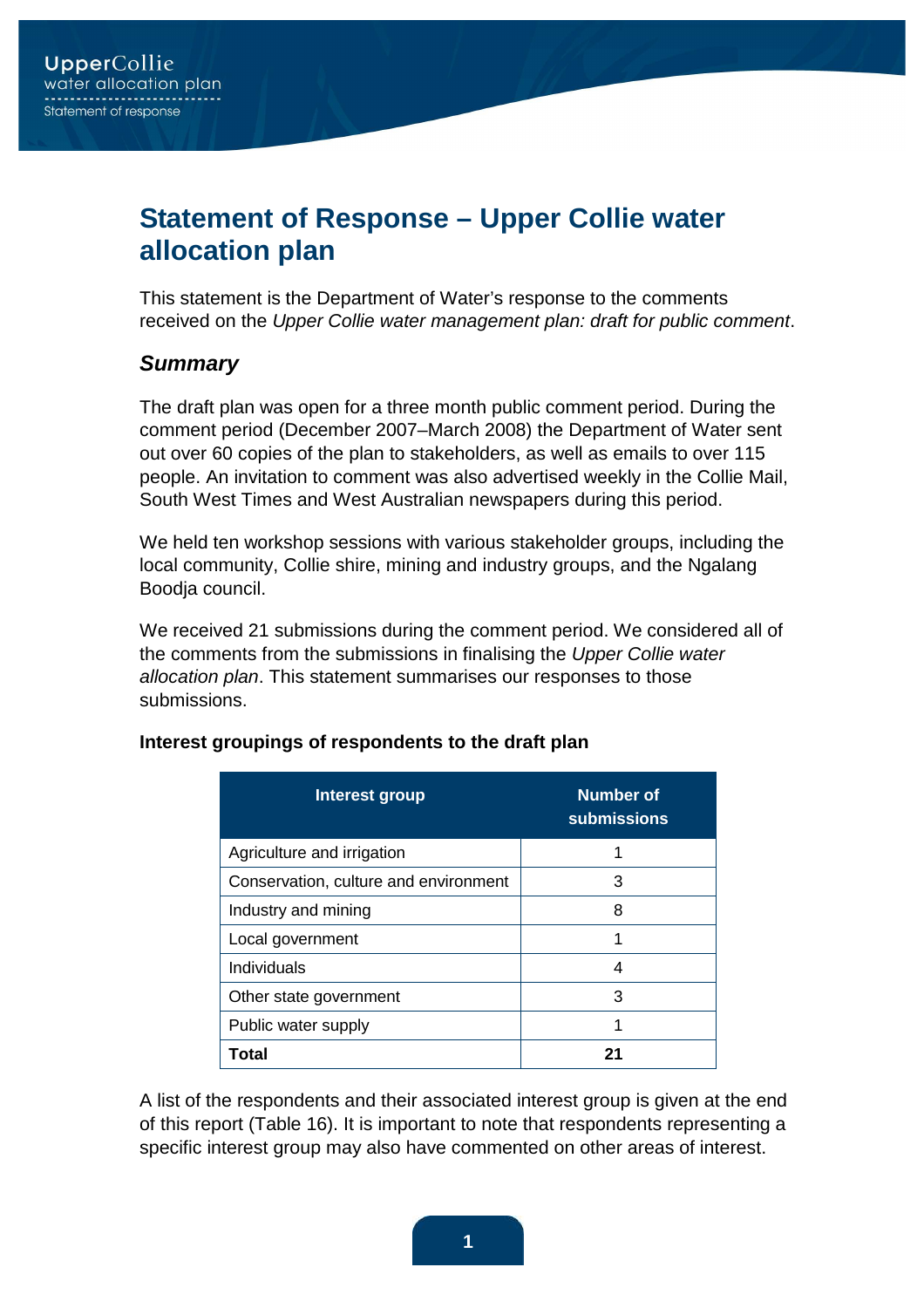## **Comments we received and the department's responses**

The following tables summarise the main issues raised in the comments and questions submitted and how we have responded to them. The comments have been grouped by the type of water related issue raised by the submissions.

| <b>Table</b>   | <b>Comment group</b>                 | Page |
|----------------|--------------------------------------|------|
| 1              | General comments                     | 3    |
| 2              | Water demand                         | 4    |
| 3              | <b>Managing Wellington Reservoir</b> | 7    |
| 4              | <b>Managing Harris Reservoir</b>     | 8    |
| 5              | Managing Collie groundwater          | 9    |
| 6              | Coal mining and dewatering           | 10   |
| $\overline{7}$ | Collie water utility                 | 11   |
| 8              | Managing water quality               | 12   |
| 9              | Managing the environment             | 13   |
| 10             | Climate change                       | 15   |
| 11             | Water licensing and compliance       | 16   |
| 12             | Water use efficiency                 | 17   |
| 13             | Water trading                        | 17   |
| 14             | Water reform                         | 18   |
| 15             | Water pricing                        | 18   |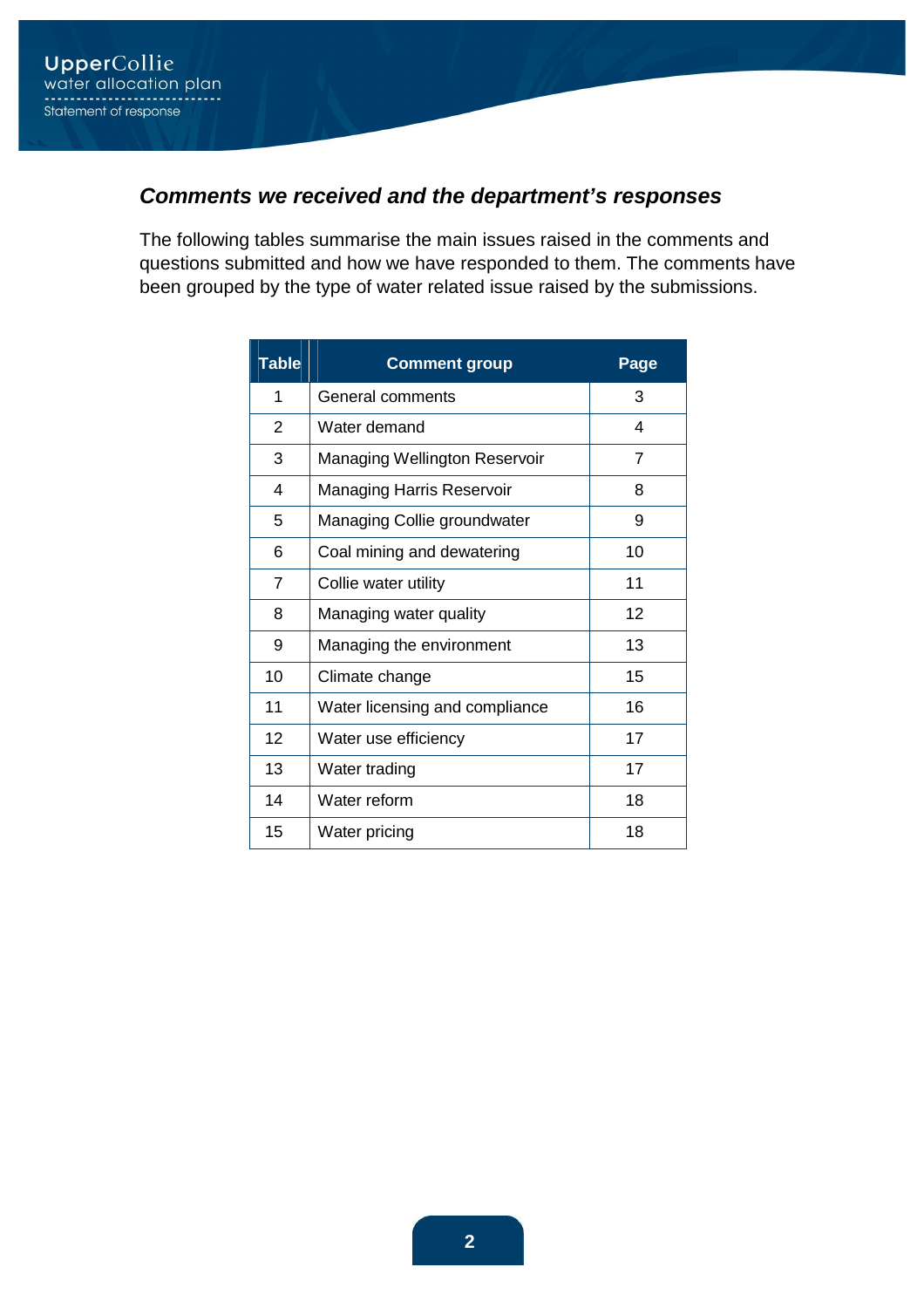#### **Table 1 General comments received on the draft plan**

| <b>Comment</b>                                                                                                                                                                                                                                                                                                                                                                        | <b>Department of Water response</b>                                                                                                                                                                                                                                                                                                                                                                                                                                       |
|---------------------------------------------------------------------------------------------------------------------------------------------------------------------------------------------------------------------------------------------------------------------------------------------------------------------------------------------------------------------------------------|---------------------------------------------------------------------------------------------------------------------------------------------------------------------------------------------------------------------------------------------------------------------------------------------------------------------------------------------------------------------------------------------------------------------------------------------------------------------------|
| Support for the plan<br>Four respondents expressed their support<br>for the plan. Generally the plan was<br>recognised as a positive step for the Upper<br>Collie, with respondents highlighting that<br>water planning in the Collie Coal Basin is a<br>complex task and that the plan will set a<br>consistent framework for water use while<br>protecting the natural environment. | We value the support that stakeholders<br>have expressed for the plan.                                                                                                                                                                                                                                                                                                                                                                                                    |
| Implications from the plan<br>Two mining and industry respondents stated<br>that the plan will have an impact on industry<br>in the area, in particular the mining and<br>power generation industries.                                                                                                                                                                                | We recognise that the Upper Collie water<br>allocation plan may affect certain<br>companies' practices. However, we see<br>water allocation planning as an essential<br>means of increased accountability for water<br>users, as well as transparent and equitable<br>decision-making. Planning ensures that:<br>water resources are not over-<br>abstracted,<br>users have access to supply in the<br>$\bullet$<br>long term<br>the environment is not unduly<br>harmed. |
| <b>Plan structure</b><br>Four respondents commented on the<br>structure of the plan, including its<br>consistency with other plans and the link<br>between objectives and assessment tools.                                                                                                                                                                                           | We have modified our plan structure to<br>ensure a consistent approach with recently<br>released allocation plans. Section 2.8 -<br>Evaluating the plan has been changed to<br>refine the objectives and performance<br>indicators by which the plan will be<br>evaluated over time.                                                                                                                                                                                      |
| <b>Non-allocation related issues</b><br>One respondent raised the concern that the<br>plan did not cover issues including:<br>logging of forests<br>fire<br>phytophthora management.                                                                                                                                                                                                  | We acknowledge that these are issues<br>within the Upper Collie area; however we<br>are unable to address or manage these<br>issues in an allocation plan.<br>We have forwarded these concerns to the<br>Department of Environment and<br>Conservation.                                                                                                                                                                                                                   |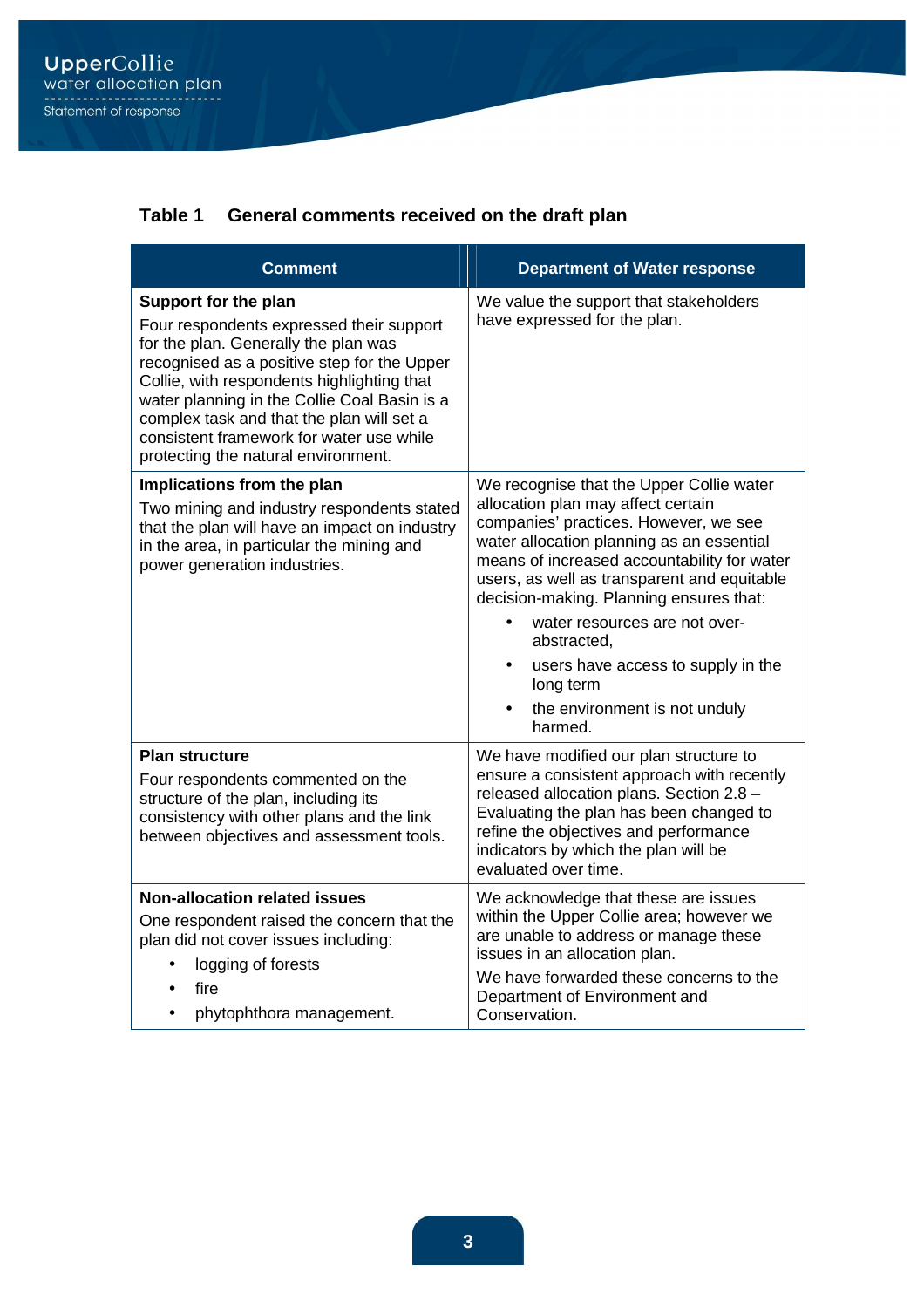| <b>Comment</b>                                                                                                                                                                                                                                    | <b>Department of Water response</b>                                                                                                                                                                                                                                                                                                                                                                                                                                                                                                                              |
|---------------------------------------------------------------------------------------------------------------------------------------------------------------------------------------------------------------------------------------------------|------------------------------------------------------------------------------------------------------------------------------------------------------------------------------------------------------------------------------------------------------------------------------------------------------------------------------------------------------------------------------------------------------------------------------------------------------------------------------------------------------------------------------------------------------------------|
| <b>Further information</b><br>Five respondents made requests for further<br>information on:<br>i)<br>the proposed water utility<br>ii)<br>recreation on Wellington Reservoir<br>iii)<br>an additional draft comment period<br>Wilga Basin.<br>iv) | We recognise that more information is<br>needed on these topics. However, to<br>maintain the focus of allocation planning<br>information may be released separately to<br>the allocation plan. The following addresses<br>the issues raised by each submission:<br>Further information has been provided<br>i)<br>on the proposed water utility in Section<br>1.12 - A Collie water utility.                                                                                                                                                                     |
|                                                                                                                                                                                                                                                   | ii)<br>Our response to comments on<br>managing the Wellington Reservoir is<br>detailed in Table 3 below.                                                                                                                                                                                                                                                                                                                                                                                                                                                         |
|                                                                                                                                                                                                                                                   | iii) We provided a public comment period<br>(3 months) longer than our legislative<br>requirements under the Rights in Water<br>and Irrigation Act 1914 (2 months).<br>This extended comment period is not<br>normally standard procedure but we<br>have allowed for more time because of<br>the importance of managing the Upper<br>Collie and gaining input from the public<br>on its management.<br>You will have further opportunities to<br>comment on allocation planning in the<br>Upper Collie during the planning phase<br>of the next allocation plan. |
|                                                                                                                                                                                                                                                   | iv) The Wilga Basin is not included in the<br>proclaimed Collie groundwater area and<br>is therefore not included in the plan<br>area. If a proposal to abstract from this<br>water resource is received by the<br>department, we will review the need for<br>a planning process (including<br>proclamation).                                                                                                                                                                                                                                                    |

#### **Table 2 Comments on water demand**

| <b>Comment</b>                                                                                                                                                                                                                                                                                                                                                             | <b>Department of Water response</b>                                                                                                                                                                                                                                                                                                                                                    |
|----------------------------------------------------------------------------------------------------------------------------------------------------------------------------------------------------------------------------------------------------------------------------------------------------------------------------------------------------------------------------|----------------------------------------------------------------------------------------------------------------------------------------------------------------------------------------------------------------------------------------------------------------------------------------------------------------------------------------------------------------------------------------|
| <b>Current demand</b><br>Three respondents from mining and industry<br>and one state government department<br>discussed current water demand.<br>Respondents:<br>expressed concern that the department<br>i)<br>has not made further fresh water<br>available for allocation<br>stated that abundant, fresh dewatering<br>ii)<br>discharge will be available well into the | Water is a finite resource. To ensure<br>$\vert$<br>that current users have security of<br>supply and the environment is not<br>unduly impacted, we have made a<br>science-based decision as to how much<br>water can be abstracted from each<br>resource.<br>We recognise that while dewatering<br>ii)<br>takes place for safe mining practices<br>there will be some surplus dewater |
|                                                                                                                                                                                                                                                                                                                                                                            |                                                                                                                                                                                                                                                                                                                                                                                        |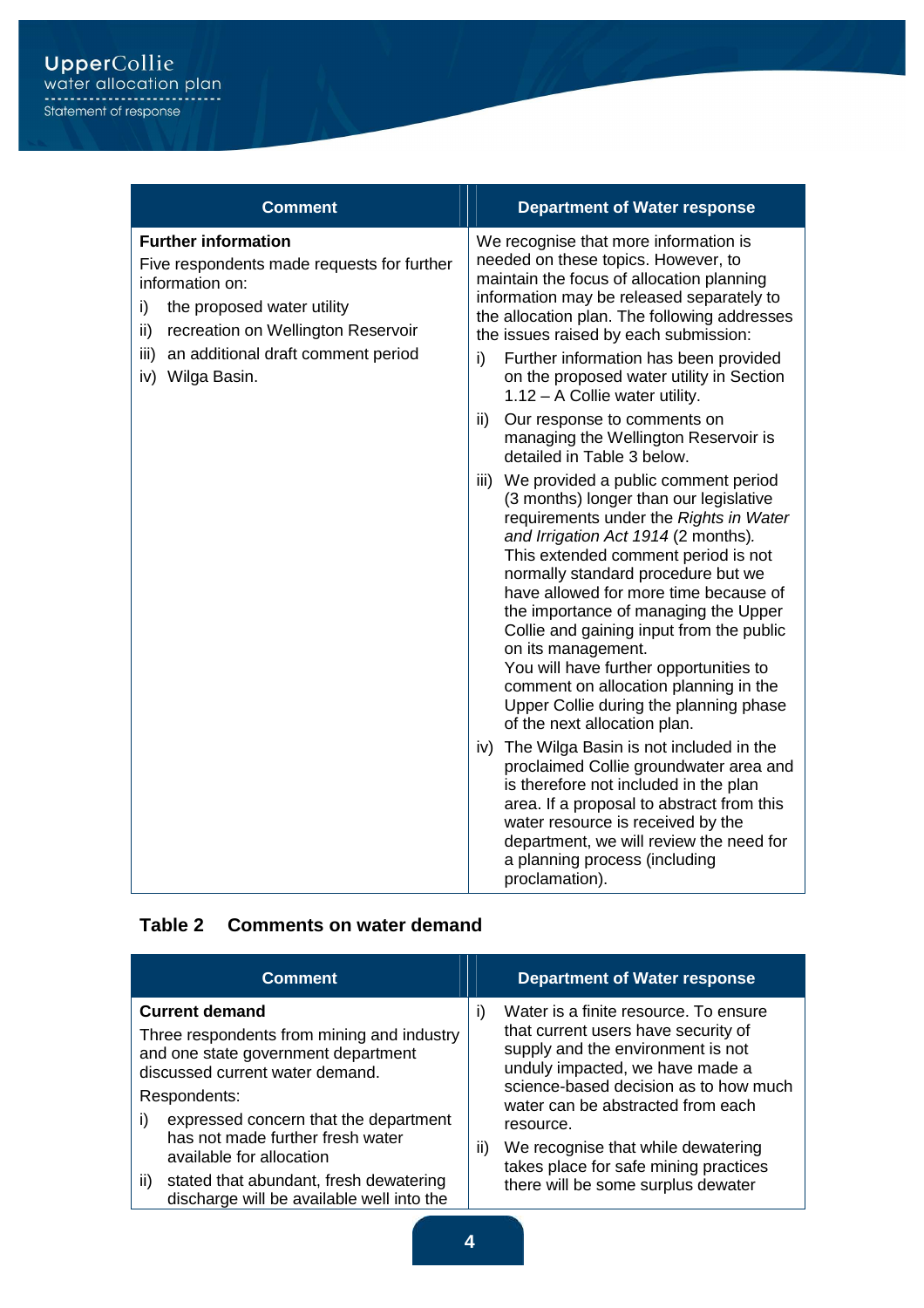|                   | <b>Comment</b>                                                                                                                                                                                                                                                                                                                                                                                                                                                                                                                                            |                   | <b>Department of Water response</b>                                                                                                                                                                                                                                                                                                                                                                                                                                                                                                                                                                                                                                                                                                                                                                                                                                                                                                                                                                            |
|-------------------|-----------------------------------------------------------------------------------------------------------------------------------------------------------------------------------------------------------------------------------------------------------------------------------------------------------------------------------------------------------------------------------------------------------------------------------------------------------------------------------------------------------------------------------------------------------|-------------------|----------------------------------------------------------------------------------------------------------------------------------------------------------------------------------------------------------------------------------------------------------------------------------------------------------------------------------------------------------------------------------------------------------------------------------------------------------------------------------------------------------------------------------------------------------------------------------------------------------------------------------------------------------------------------------------------------------------------------------------------------------------------------------------------------------------------------------------------------------------------------------------------------------------------------------------------------------------------------------------------------------------|
| iii)              | future<br>highlighted the need to ensure water<br>users are using their allocation for the<br>purposes it was allocated.                                                                                                                                                                                                                                                                                                                                                                                                                                  |                   | available for use. There is no evidence<br>at this point that there will be an<br>abundance of surplus dewater in the<br>future. We have updated the plan to<br>include further information on mine<br>dewater and its use in Section 1.11 -<br>Mine dewater use and availability.<br>iii) We agree that monitoring water users is<br>an important part of good water<br>management (see policies in Section<br>2.5 of the plan). We will ensure water<br>use is in line with licence arrangements<br>and will carry out on site inspections of<br>large water users.                                                                                                                                                                                                                                                                                                                                                                                                                                          |
| i)<br>ii)<br>iii) | <b>Future industrial use</b><br>Nine respondents discussed future<br>industrial use. Respondents raised:<br>issues on future demand including:<br>expansion of power generation, or<br>other industries<br>the requirement for more water than<br>what is available in the plan<br>the requirement for that water by<br>٠<br>industries to replace coal mining<br>once it ceases<br>the need for the department to consider<br>future use scenarios in water resource<br>planning<br>the potential for additional use of<br>currently marginal resources. | i)<br>ii)<br>iii) | Under this plan most of the water<br>resources are fully allocated. All fresh<br>surface water and groundwater<br>resources are fully allocated. In the<br>future additional water demand may be<br>met through opportunistic and agreed<br>use of surplus mine dewater and<br>through the use of Wellington Reservoir.<br>As water resources are a finite resource<br>and becoming scarcer and less reliable<br>the department encourages use of<br>available technologies to reduce or<br>remove the need for water, particularly<br>high quality water, in industrial<br>processing or cooling operations.<br>This plan provides for the use of current<br>water resources and their current<br>quality. It is the base case scenario. We<br>will continue to investigate other<br>allocation scenarios and ways of<br>optimising the use of water resources in<br>the future through salinity recovery.<br>There is scope for water users in the<br>Upper Collie area to use water of<br>marginal quality. |
| i)<br>ii)         | <b>Security of supply</b><br>Three respondents raised the issue that<br>industry requires high security of supply.<br>There was support for the way that the<br>plan recognises this issue.<br>One respondent raised the issue that<br>different levels of security apply to<br>different users and that the plan                                                                                                                                                                                                                                         | i)                | The department recognises that security<br>of supply for industrial uses is of<br>paramount importance. Hence, the<br>setting of robust allocation limits and the<br>plan position that surplus mine dewater<br>should not be relied upon and that<br>contingency sources will be required.<br>Security of supply must be achieved                                                                                                                                                                                                                                                                                                                                                                                                                                                                                                                                                                                                                                                                             |
|                   | requires more detail in this area.                                                                                                                                                                                                                                                                                                                                                                                                                                                                                                                        | ii)               | through a diversity of sources.<br>The plan has been updated to include<br>our position on the priority of surplus                                                                                                                                                                                                                                                                                                                                                                                                                                                                                                                                                                                                                                                                                                                                                                                                                                                                                             |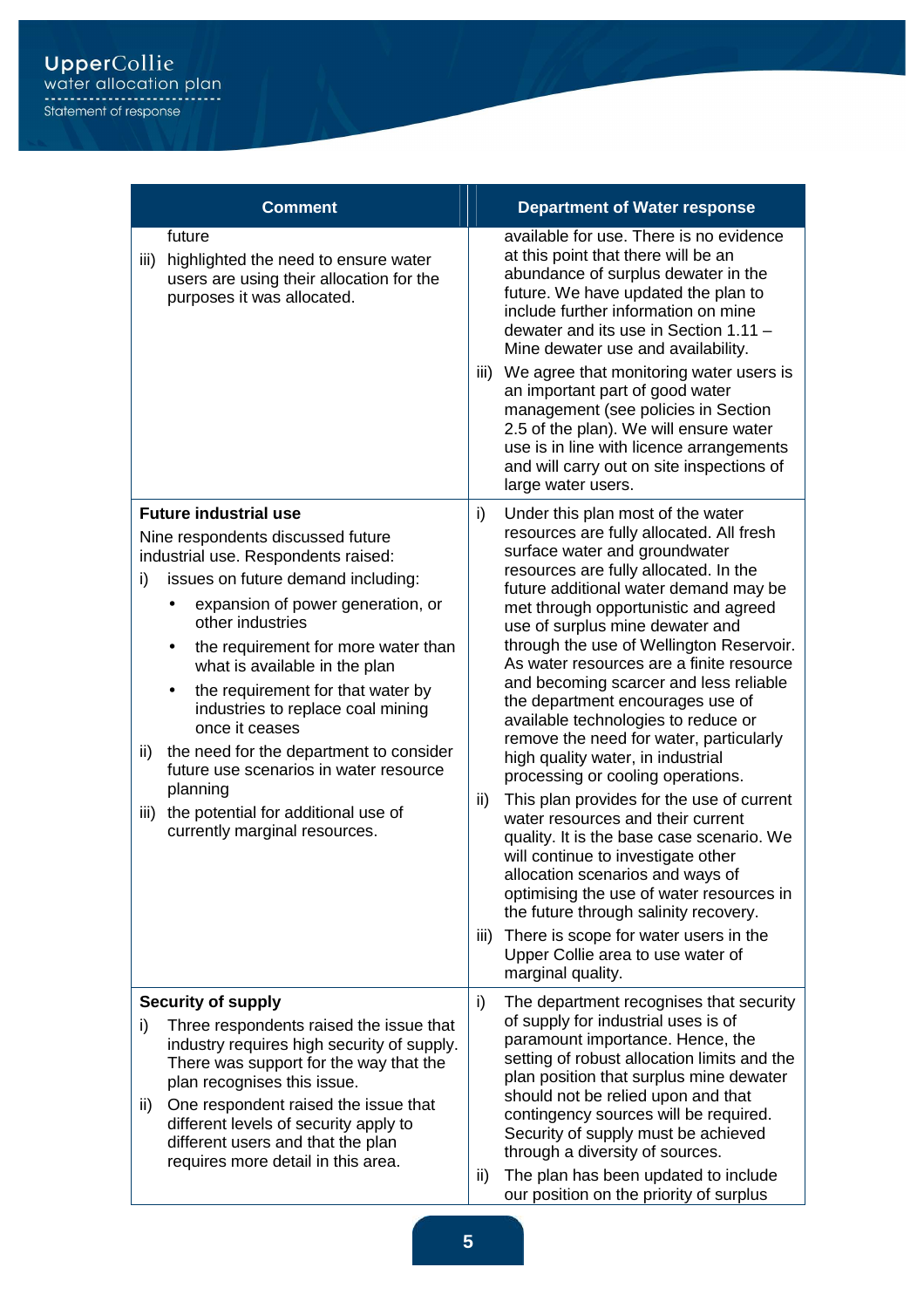| <b>Comment</b>                                                                                                                                                                                                                                                                                                                                                                                                                                                                                                                                         | <b>Department of Water response</b>                                                                                                                                                                                                                                                                                                                                                                                                                                                                                                   |
|--------------------------------------------------------------------------------------------------------------------------------------------------------------------------------------------------------------------------------------------------------------------------------------------------------------------------------------------------------------------------------------------------------------------------------------------------------------------------------------------------------------------------------------------------------|---------------------------------------------------------------------------------------------------------------------------------------------------------------------------------------------------------------------------------------------------------------------------------------------------------------------------------------------------------------------------------------------------------------------------------------------------------------------------------------------------------------------------------------|
|                                                                                                                                                                                                                                                                                                                                                                                                                                                                                                                                                        | mine dewater under each of the mining<br>companies' state agreements. Please<br>refer to Section 1.11 - Mine dewater<br>use and availability. The reliability of the<br>surface water resources is provided in<br>Table 4 - Summary of surface water<br>allocation limit assessment.                                                                                                                                                                                                                                                  |
| Fit-for-purpose use<br>Three respondents raised the issue of how<br>the department considers fit-for-purpose<br>use. One was in support of the department's<br>position that public water supply is highest<br>value use, while others raised the concerns<br>that industrial use of water may be seen as<br>second order to public water supply.                                                                                                                                                                                                      | Our position on fit-for-purpose use is the<br>same as the position stated in the State<br>Water Plan (Department of Premier and<br>Cabinet 2007). This position is that water<br>use is matched with an appropriate water<br>quality.                                                                                                                                                                                                                                                                                                 |
| Inter-regional transfer<br>Respondents from public water supply, local<br>government and mining and industry groups<br>raised the issue of the potential for an inter-<br>regional transfer of water from the Upper<br>Collie. Comments focused on:<br>economic inefficiency of exporting<br>water out of the region then needing<br>to import it back in<br>support for the position that regional<br>٠<br>demand must be met before water<br>is exported<br>needing to assess options for water<br>supply and select the most<br>sustainable option. | In the Upper Collie area inter-regional<br>transfers of water already exist, including<br>water going from Harris Reservoir into the<br><b>Great Southern Towns Water Supply</b><br>Scheme. Our position on inter-regional<br>transfers of water in the Upper Collie area is<br>outlined in Section 2.5 - Allocation policies.                                                                                                                                                                                                        |
| <b>Tree plantations</b><br>Four respondents discussed the issue of<br>tree plantations. Issues raised included:<br>benefits to reducing saline inflows<br>i)<br>ii)<br>impacts of tree plantations on water<br>production.                                                                                                                                                                                                                                                                                                                             | i)<br>We recognise that since the Upper<br>Collie catchment has become affected<br>by salinity there is a benefit in planting<br>trees in certain areas of the catchment<br>to reduce saline inflows to the river.<br>We acknowledge that tree plantations<br>ii)<br>can intercept and reduce the amount of<br>surface and groundwater available in<br>the area. We have factored land-use<br>change within the catchment into our<br>surface water modelling which supports<br>the decisions made on limits for<br>allocating water. |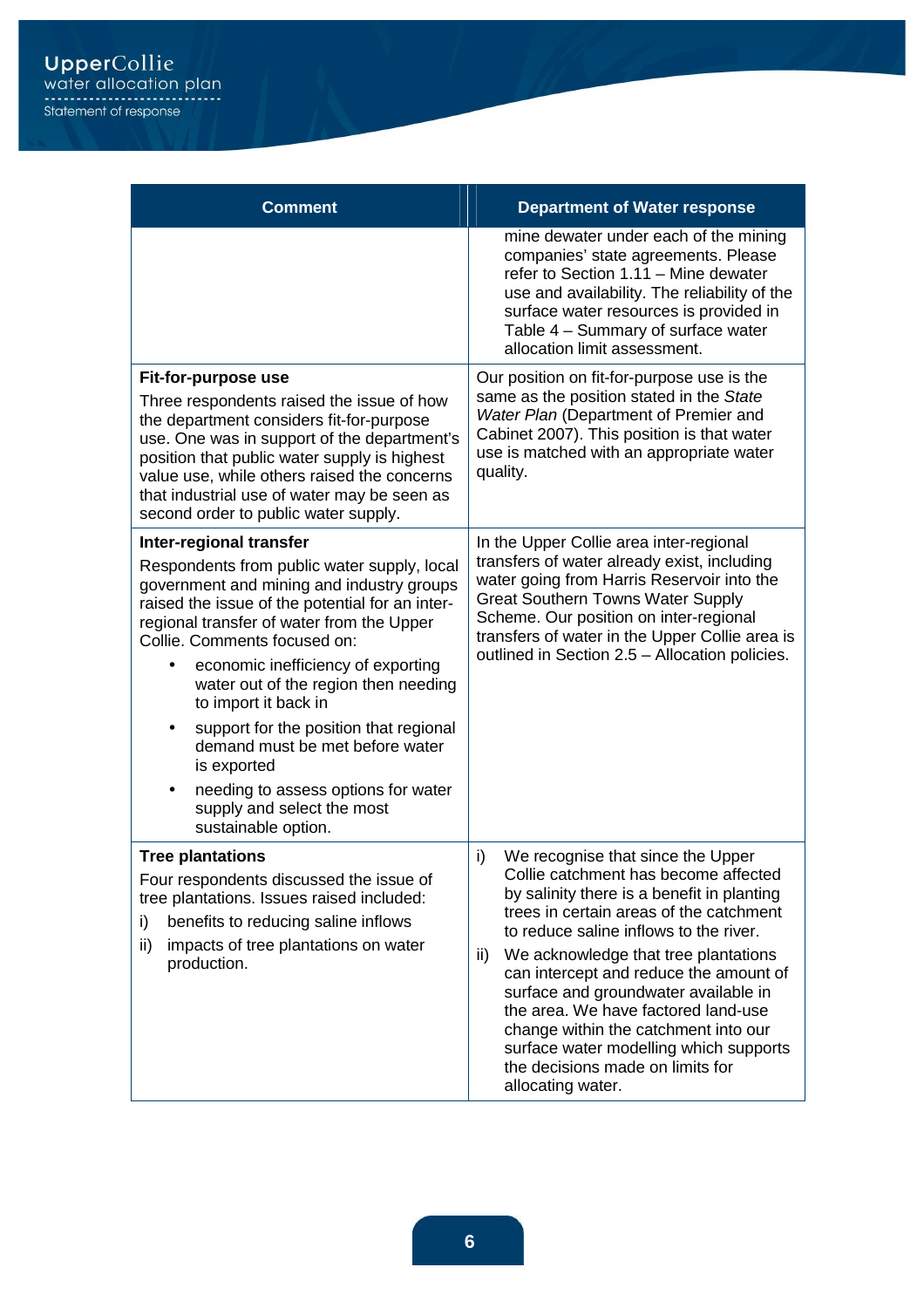#### **Table 3 Comments on managing Wellington Reservoir**

| <b>Comment</b>                                                                                                                                                                                                                                                                                                                                                                                                                                                                                                                                                                                                                                                                                                                                                                                                                                                                                                                                                                                                                                                                                                                                                                     | <b>Department of Water response</b>                                                                                                                                                                                                                                                                                                                                                                                                                                                                                                                                                                                                                                                                                                                                                                                                                                                                                                                                                                                                                                                                                                                                                                                                                                                                                                                                                                                                                                                                                                                                                                                                                                                                                                                                                                                                                                                                                                                                                                                        |
|------------------------------------------------------------------------------------------------------------------------------------------------------------------------------------------------------------------------------------------------------------------------------------------------------------------------------------------------------------------------------------------------------------------------------------------------------------------------------------------------------------------------------------------------------------------------------------------------------------------------------------------------------------------------------------------------------------------------------------------------------------------------------------------------------------------------------------------------------------------------------------------------------------------------------------------------------------------------------------------------------------------------------------------------------------------------------------------------------------------------------------------------------------------------------------|----------------------------------------------------------------------------------------------------------------------------------------------------------------------------------------------------------------------------------------------------------------------------------------------------------------------------------------------------------------------------------------------------------------------------------------------------------------------------------------------------------------------------------------------------------------------------------------------------------------------------------------------------------------------------------------------------------------------------------------------------------------------------------------------------------------------------------------------------------------------------------------------------------------------------------------------------------------------------------------------------------------------------------------------------------------------------------------------------------------------------------------------------------------------------------------------------------------------------------------------------------------------------------------------------------------------------------------------------------------------------------------------------------------------------------------------------------------------------------------------------------------------------------------------------------------------------------------------------------------------------------------------------------------------------------------------------------------------------------------------------------------------------------------------------------------------------------------------------------------------------------------------------------------------------------------------------------------------------------------------------------------------------|
| <b>Use of Wellington Reservoir</b><br>The use of Wellington Reservoir was a<br>topical issue with many comments from 12<br>respondents.<br>A broad range of issues were covered<br>including:<br>Strong support for the reserved water in<br>i)<br>the Wellington Reservoir to be:<br>retained for industrial, irrigation<br>$\bullet$<br>and recreational purposes<br>reserved for security, climate<br>٠<br>change and industrial use<br>used as an alternative water<br>$\bullet$<br>source for industry to relieve the<br>pressure on groundwater<br>greater than the current 5 GL<br>٠<br>identified in the plan as<br>accessible for industrial<br>purposes.<br>Poorer quality of water in the Wellington<br>ii)<br>Reservoir has reduced ability to recycle<br>in process leading to higher demand.<br>The department should recognise the<br>iii)<br>health and treatment issues associated<br>with body contact on a public water<br>supply source.<br>The department must consider the need<br>iv)<br>to harvest overflows from the reservoir.<br>Water quality issues from acidic<br>V)<br>groundwater and heavy metals in the<br>area are of concern to the community. | i)<br>In response to an immediate increase in<br>industry water demand and the<br>submissions received on the draft plan<br>we have updated our position (Section<br>2.3) on the allocation of water from the<br>Wellington Reservoir. The plan no<br>longer reserves 12 GL/yr from the<br>Wellington Reservoir for public water<br>supply. The department encourages<br>industry to utilise this resource as a fit-<br>for-purpose resource. The use of<br>Wellington Reservoir for public water<br>supply may be considered in the future<br>if there is water available.<br>ii)<br>We recognise that treatment is required<br>for power generators to use poorer<br>quality water from Wellington Reservoir.<br>However, given the high demand for<br>water and low availability, we expect<br>that all power generators in the area will<br>consider a range of options, including<br>water from the Wellington Reservoir.<br>iii)<br>We protect public water sources under<br>our drinking water source protection<br>planning and proclamation process. For<br>more information see water quality in<br>public water supply areas go to<br><www.water.wa.gov.au> Waterways<br/>health &gt; Drinking water.<br/>Water treatment is managed by the<br/>iv)<br/>Water Corporation in line with its<br/>assessments of risks and impacts on its<br/>water resources.<br/>v) We consider occasional reservoir<br/>overflows critical to providing important<br/>flows to support the environment in a<br/>heavily modified river system. Reservoir<br/>overflows are not wasted but are an<br/>important component of the Collie River<br/>system.<br/>vi) We recognise that there is a risk of<br/>acidic groundwater and heavy metals<br/>impacting on the water quality of the<br/>Wellington Reservoir. The plan details<br/>policies for water users to identify these<br/>potential impacts and to monitor and<br/>manage accordingly. See Section 2.5 in<br/>the plan for relevant policies.</www.water.wa.gov.au> |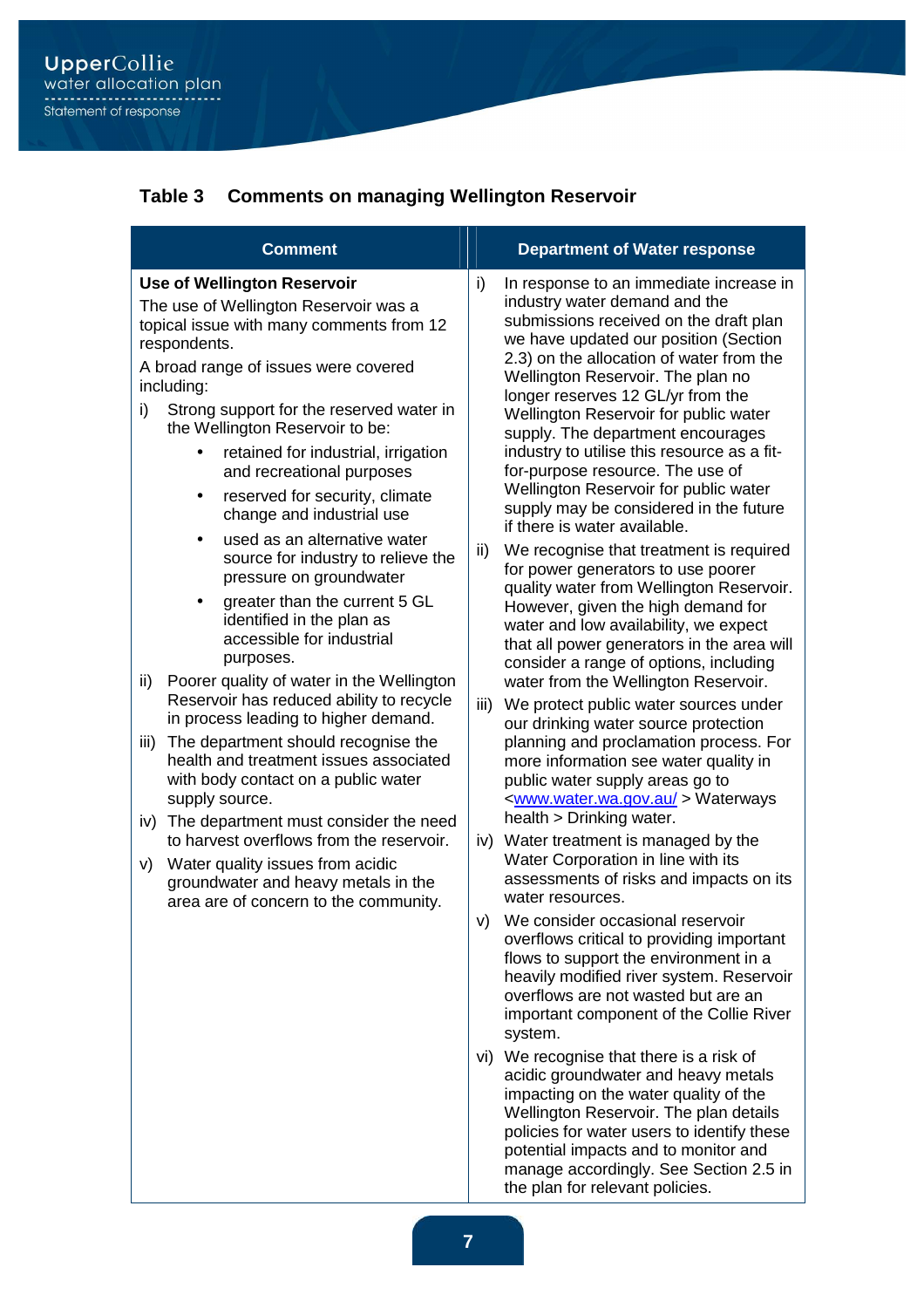| <b>Comment</b>                                                                                                                                                                                                                                                                                                                                                                                                                                                                                                        | <b>Department of Water response</b>                                                                                                                                                                                                                                                                                                                                                                                                                                                                                                                    |
|-----------------------------------------------------------------------------------------------------------------------------------------------------------------------------------------------------------------------------------------------------------------------------------------------------------------------------------------------------------------------------------------------------------------------------------------------------------------------------------------------------------------------|--------------------------------------------------------------------------------------------------------------------------------------------------------------------------------------------------------------------------------------------------------------------------------------------------------------------------------------------------------------------------------------------------------------------------------------------------------------------------------------------------------------------------------------------------------|
| Drinking water source protection and<br>recreation<br>Five respondents raised the issue of water<br>source protection in and around the<br>Wellington Reservoir.<br>Respondents raised the issues of:<br>lack of water source protection<br>policy and detail in the plan<br>need for high level of catchment<br>$\bullet$<br>protection for public water supply<br>sources<br>high social value of recreation on<br>$\bullet$<br>the reservoir<br>issue of other potential<br>$\bullet$<br>contaminants in the area. | These issues are not within the scope of the<br>Upper Collie allocation plan and are<br>managed through the drinking water source<br>protection process.<br>The department will complete a source<br>protection plan for the Wellington Reservoir<br>if and when there is demand for the<br>reservoir to be used as a public drinking<br>water source and if water is available in the<br>future.                                                                                                                                                      |
| <b>Unused allocation</b><br>Two respondents discussed the<br>department's position that unused water<br>entitlements in the plan area will be<br>recouped.<br>One respondent endorsed the policy<br>whereas the other stated that the<br>department would need to consider why<br>there was an unused portion of an allocation<br>before it was recouped.                                                                                                                                                             | Recouping unused allocations is an<br>important part of ensuring that water use is<br>optimised and that all potential water users<br>have access to supply. This is especially<br>important in the Upper Collie given that<br>water is close to fully allocated.<br>The department manages according to<br>Statewide policy no. 11 - Management of<br>unused water licence entitlements (Water<br>and Rivers Commission 2003) when<br>recouping unused entitlements. Any recoup<br>of unused allocations will take place in line<br>with this policy. |
| <b>Questions</b><br>1. What are the 'current approved levels' of<br>recreation around Wellington?                                                                                                                                                                                                                                                                                                                                                                                                                     | Current approved levels of recreation are<br>outlined in the Wellington National Park,<br>Westralia Conservation Park and Wellington<br>discovery forest: management plan<br>(Department of Environment and<br>Conservation and the Conservation<br>Commission of Western Australia 2008)                                                                                                                                                                                                                                                              |

## **Table 4 Comments on managing Harris Reservoir**

| <b>Comment</b>                                                                                                               | <b>Department of Water response</b>                                                                                                                                                                                  |
|------------------------------------------------------------------------------------------------------------------------------|----------------------------------------------------------------------------------------------------------------------------------------------------------------------------------------------------------------------|
| Four respondents commented on the use of<br>Harris Reservoir. Comments included:                                             | The current salinity mitigation release<br>conditions formed part of the initial                                                                                                                                     |
| support for the salinity mitigation<br>$\bullet$<br>release<br>opposition to the salinity mitigation<br>$\bullet$<br>release | ministerial conditions when the Harris<br>Reservoir was developed. We anticipate<br>that given the success and likely<br>continuation of the salinity recovery project<br>the need for salinity releases from Harris |
| opposition to using Harris only for<br>$\bullet$                                                                             |                                                                                                                                                                                                                      |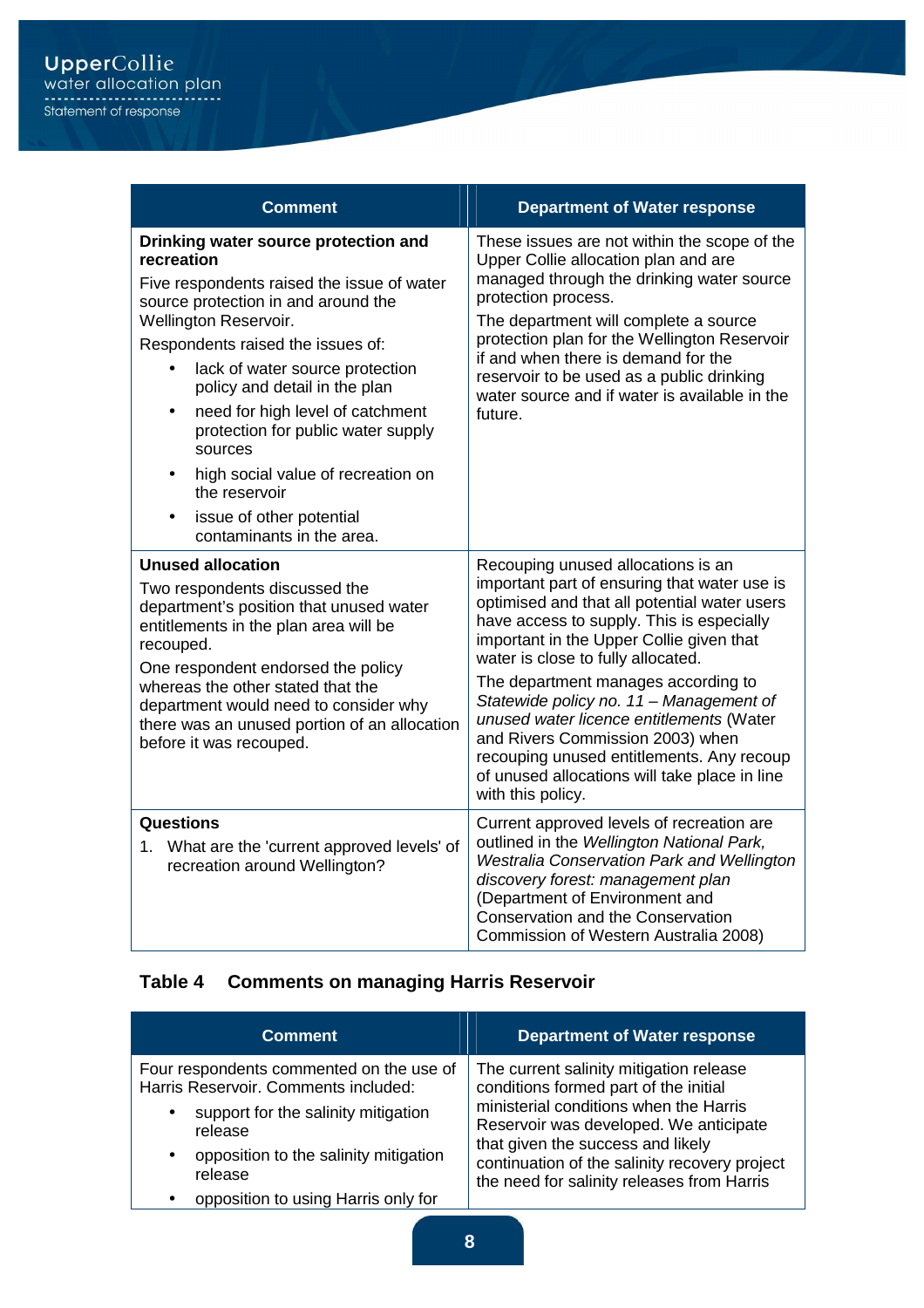| <b>Comment</b>       | <b>Department of Water response</b>                                                                                                                                                                                                                  |
|----------------------|------------------------------------------------------------------------------------------------------------------------------------------------------------------------------------------------------------------------------------------------------|
| public water supply. | Reservoir is less likely.                                                                                                                                                                                                                            |
|                      | Harris Reservoir is currently fully allocated<br>to the Water Corporation. The department<br>supports large water users purchasing<br>water from the Water Corporation if there is<br>a demand and Water Corporation is able to<br>supply the water. |

## **Table 5 Comments on managing groundwater of the Collie Coal Basin**

| <b>Comment</b>                                                                                                                                                                                                                                                                                                                                                                                                         | <b>Department of Water response</b>                                                                                                                                                                                                                                                                                                                                                                                                                                                                                                       |
|------------------------------------------------------------------------------------------------------------------------------------------------------------------------------------------------------------------------------------------------------------------------------------------------------------------------------------------------------------------------------------------------------------------------|-------------------------------------------------------------------------------------------------------------------------------------------------------------------------------------------------------------------------------------------------------------------------------------------------------------------------------------------------------------------------------------------------------------------------------------------------------------------------------------------------------------------------------------------|
| <b>Groundwater allocations</b><br>Three respondents commented on the<br>groundwater allocations in the Upper Collie<br>plan, covering:<br>support for restoring groundwater<br>levels<br>support for groundwater to go to<br>٠<br>public water supply<br>the need for mining licences<br>$\bullet$<br>(dewatering groundwater<br>allocations) to be transparent.                                                       | We note that stakeholders support the<br>groundwater recovery strategy and agree<br>that high value groundwater should be<br>made available for public water supply.<br>At this time there is no formal proposal for<br>groundwater from Collie to be used for<br>public water supply but it may be<br>considered in the future if there is enough<br>surplus dewater in addition to existing user<br>requirements.<br>We agree that the assessment process for<br>issuing and renewing licences for mine<br>dewater must be transparent. |
| <b>Cardiff groundwater recovery</b><br>Two respondents (both from mining and<br>industry) requested more information on<br>how the limits will be reduced and<br>highlighted the need to work with<br>stakeholders to ensure that the method of<br>reduction is suitable.<br>One respondent mentioned that recovery of<br>groundwater may have been accelerated by<br>river supplementation over the past 10<br>years. | The department has updated the actions in<br>the plan to specify that licences in the<br>Cardiff subarea will be reviewed and<br>amended in line with the recovery (see<br>Section 2.7 – Implementing the plan)<br>We accept that river supplementation may<br>have recharged groundwater levels to some<br>extent in areas close to where<br>supplementation occurs.                                                                                                                                                                     |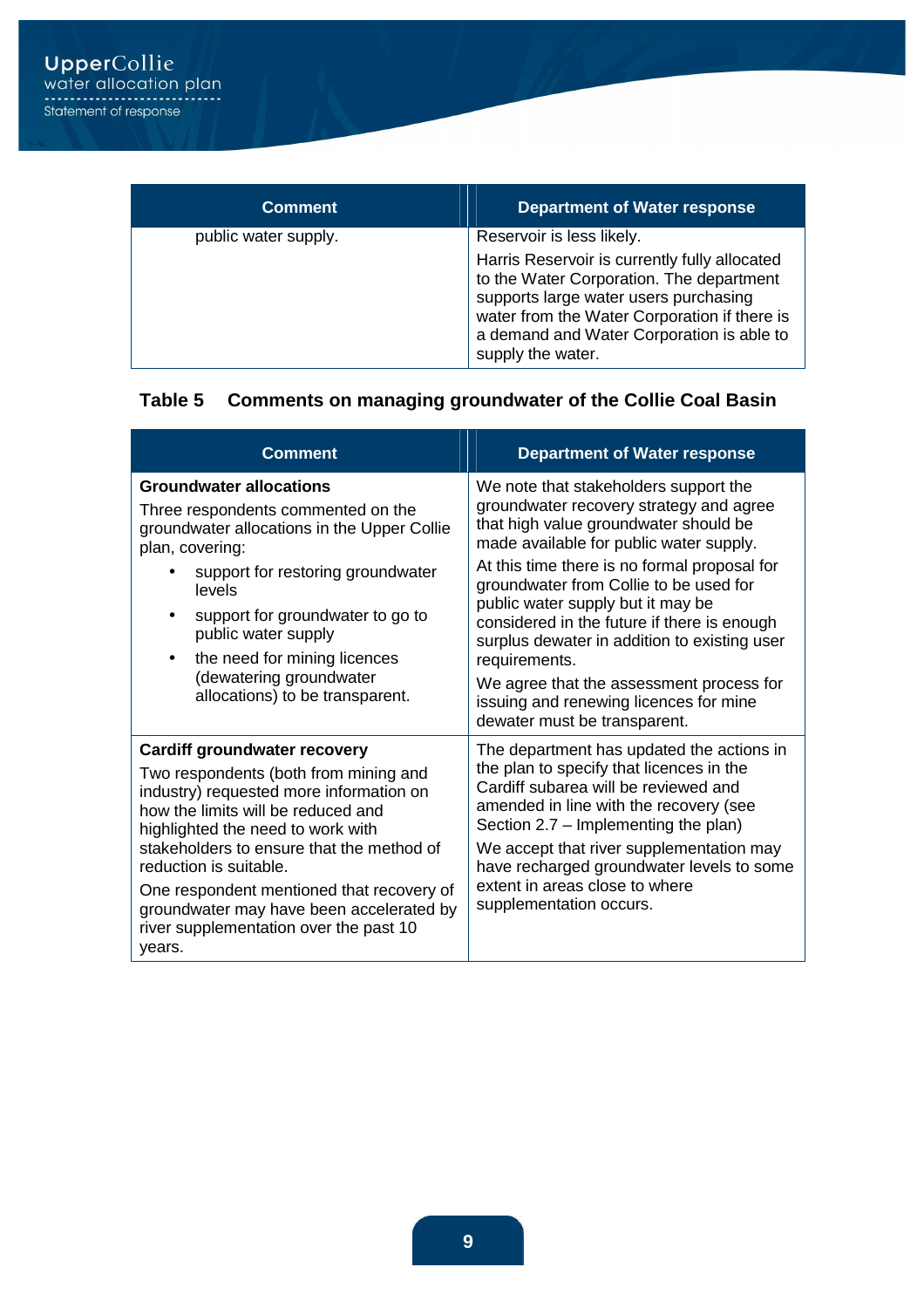|           | <b>Comment</b>                                                                                                                                                                                                                                                                                                                             | <b>Department of Water response</b>                                                                                                                                                                                                                                                                                                                                                                                                                                                                                                                       |
|-----------|--------------------------------------------------------------------------------------------------------------------------------------------------------------------------------------------------------------------------------------------------------------------------------------------------------------------------------------------|-----------------------------------------------------------------------------------------------------------------------------------------------------------------------------------------------------------------------------------------------------------------------------------------------------------------------------------------------------------------------------------------------------------------------------------------------------------------------------------------------------------------------------------------------------------|
| i)<br>ii) | The Collie Water Advisory Group<br>(CWAG) management initiative<br>Two respondents (one mining and industry,<br>one individual) made reference to the<br>previous CWAG initiative. Respondents<br>raised the issues of:<br>how CWAG relates to the department<br>plan<br>the effort in community consultation<br>through the CWAG process. | This plan supersedes previous water<br>i)<br>allocation principles established in the<br>by the Collie Water Advisory Group<br>1996 and 1999 (Department of<br>Resource Development 1996 and<br>1999). The plan builds on and supports<br>the CWAG principles with a new<br>emphasise on accountability for water<br>use and recognition that surplus mine<br>dewater is not a secure source.<br>We recognise that the CWAG initiative<br>ii)<br>(from the Department of Resources<br>Development 1996) included a<br>comprehensive consultation process. |
|           | Questions                                                                                                                                                                                                                                                                                                                                  | No, the department has no jurisdiction to                                                                                                                                                                                                                                                                                                                                                                                                                                                                                                                 |
| 1.        | Do the allocation limits set for<br>groundwater mean that the department<br>will not approve further dewatering for<br>safe mining practices?                                                                                                                                                                                              | restrict dewatering of mines. The amount of<br>water that is abstracted for safe mining<br>purposes is determined by dewatering<br>designs required under state agreement<br>Acts. The department requires strict<br>monitoring of dewatering bores and seeks<br>to ensure that dewatering is only to facilitate<br>safe mining conditions.                                                                                                                                                                                                               |
| 2.        | Why has the department put dewatering<br>allocations outside the annual allocation<br>limit?                                                                                                                                                                                                                                               | We have considered dewatering allocations<br>separately to permanent consumptive use<br>to improve how we account for water in the<br>Upper Collie. This will ensure that the<br>allocation limits we set reflect groundwater<br>recharge and availability, rather than the<br>abnormally high volumes required for mine<br>dewatering.                                                                                                                                                                                                                   |
| 3.        | Has the department considered the<br>utilisation of water contained in old<br>underground mine workings? If not, why<br>has the department not considered this<br>an appropriate source of water?                                                                                                                                          | Water within old underground mine<br>workings contributes to groundwater<br>recovery. As the department's key<br>management objective for post-mining<br>areas is to recover groundwater levels, we<br>will not permit any further groundwater<br>abstractions.                                                                                                                                                                                                                                                                                           |

## **Table 6 Comments on coal mining and dewatering**

| <b>Comment</b>                                                                                                                           | <b>Department of Water response</b>                                                                                                                                                                      |
|------------------------------------------------------------------------------------------------------------------------------------------|----------------------------------------------------------------------------------------------------------------------------------------------------------------------------------------------------------|
| <b>Coal mining</b><br>Six respondents discussed coal mining,<br>covering the:<br>likelihood of mining continuing well into<br>the future | We recognise that if demand for coal<br>continues mining will continue well into<br>the future and there may be surplus<br>dewater available for use.<br>We have considered the scenario that all<br>ii) |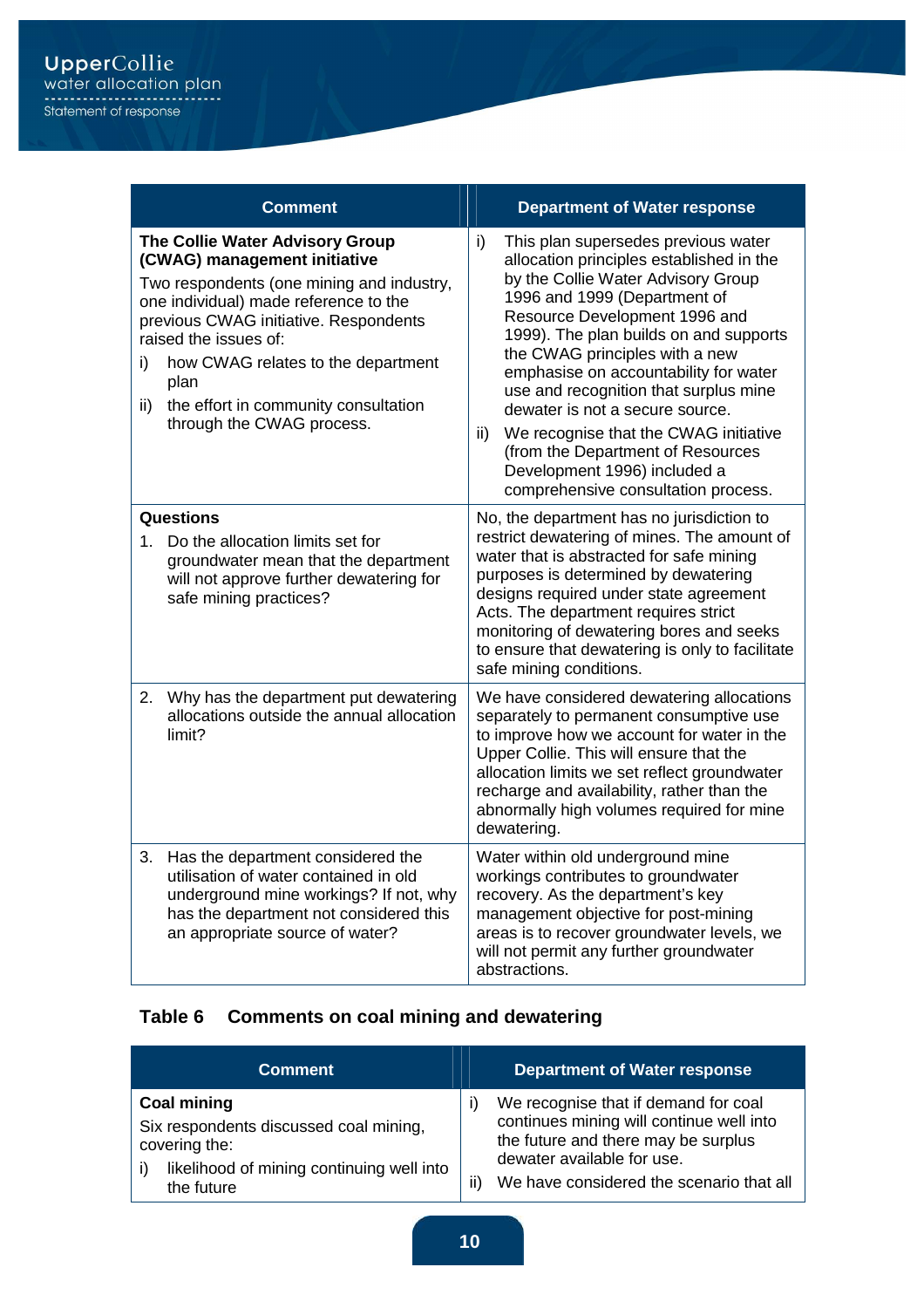| <b>Comment</b>                                                                                                                                                                                                                                                                                                                                                                      | <b>Department of Water response</b>                                                                                                                                                                                                                                                                                                                                                                                                                                                                       |
|-------------------------------------------------------------------------------------------------------------------------------------------------------------------------------------------------------------------------------------------------------------------------------------------------------------------------------------------------------------------------------------|-----------------------------------------------------------------------------------------------------------------------------------------------------------------------------------------------------------------------------------------------------------------------------------------------------------------------------------------------------------------------------------------------------------------------------------------------------------------------------------------------------------|
| need to consider the scenario that all<br>ii)<br>coal will be mined<br>contribution of coal mining to<br>iii)<br>greenhouse gas emissions.                                                                                                                                                                                                                                          | coal will be mined. if coal mining activity<br>reduces or the required water levels for<br>safe mining practices are achieved<br>(through dewatering) then dewatering<br>activities will reduce or cease. Because<br>of this, we do not see dewatering<br>discharge as a reliable, secure supply for<br>industries.<br>Addressing the contribution of coal<br>iii)                                                                                                                                        |
|                                                                                                                                                                                                                                                                                                                                                                                     | mining to greenhouse gas emissions is<br>not within the scope of this water<br>allocation plan.                                                                                                                                                                                                                                                                                                                                                                                                           |
| End use of dewatering discharge<br>Twelve respondents, including six from the<br>mining and industry interest group,<br>commented on the end use of dewater,<br>including:<br>the need for dewatering discharge to<br>i)<br>meet power and industrial supply<br>not supporting the Upper Collie plan<br>ii)<br>policy that companies may not sell or<br>trade dewatering discharge. | i)<br>We recognise that while dewatering<br>takes place for safe mining practices<br>there will be some surplus dewater<br>available for use. We have updated the<br>plan to include further information on<br>mine dewater and its use in Section 1.11<br>- Mine dewater use and availability.<br>ii)<br>In line with what is permitted under the<br>mining companies' current state<br>agreements we do not permit the sale or<br>trade of surplus mine dewater (see<br>policies in Section 2.5).       |
| <b>State agreements</b><br>Five respondents commented on State<br>agreements.<br>Two queried the necessity of a review,<br>i)<br>highlighting the importance of the<br>agreements to ensure coal mining<br>takes place into the future.<br>One respondent supported the move to<br>ii)<br>review water management principles<br>within the state agreements.                        | i)<br>In the best interest of current and future<br>water users' water security the<br>department recommends a review of the<br>mining state agreements to reflect the<br>current demand and supply context and<br>facilitate the provision of dewater to non-<br>state third parties. The plan has been<br>updated to include further information on<br>the state agreements and how they<br>relate to the priority of dewater re-<br>allocation in Section 1.11 - Mine dewater<br>use and availability. |

## **Table 7 Comments on proposed Collie water utility**

| <b>Comment</b>                                                                              | <b>Department of Water response</b>                                                                                                        |
|---------------------------------------------------------------------------------------------|--------------------------------------------------------------------------------------------------------------------------------------------|
| Ten respondents commented on the<br>proposed Collie water utility. Comments<br>included:    | We have provided more information within the<br>allocation plan on the proposed water utility in<br>Section 1.12 - A Collie water utility. |
| requesting further information<br>$\bullet$<br>(including price and supply<br>arrangements) | If the utility is not feasible, proponents will be<br>able to access water through the standard<br>licensing process.                      |
| honouring existing agreements<br>$\bullet$                                                  |                                                                                                                                            |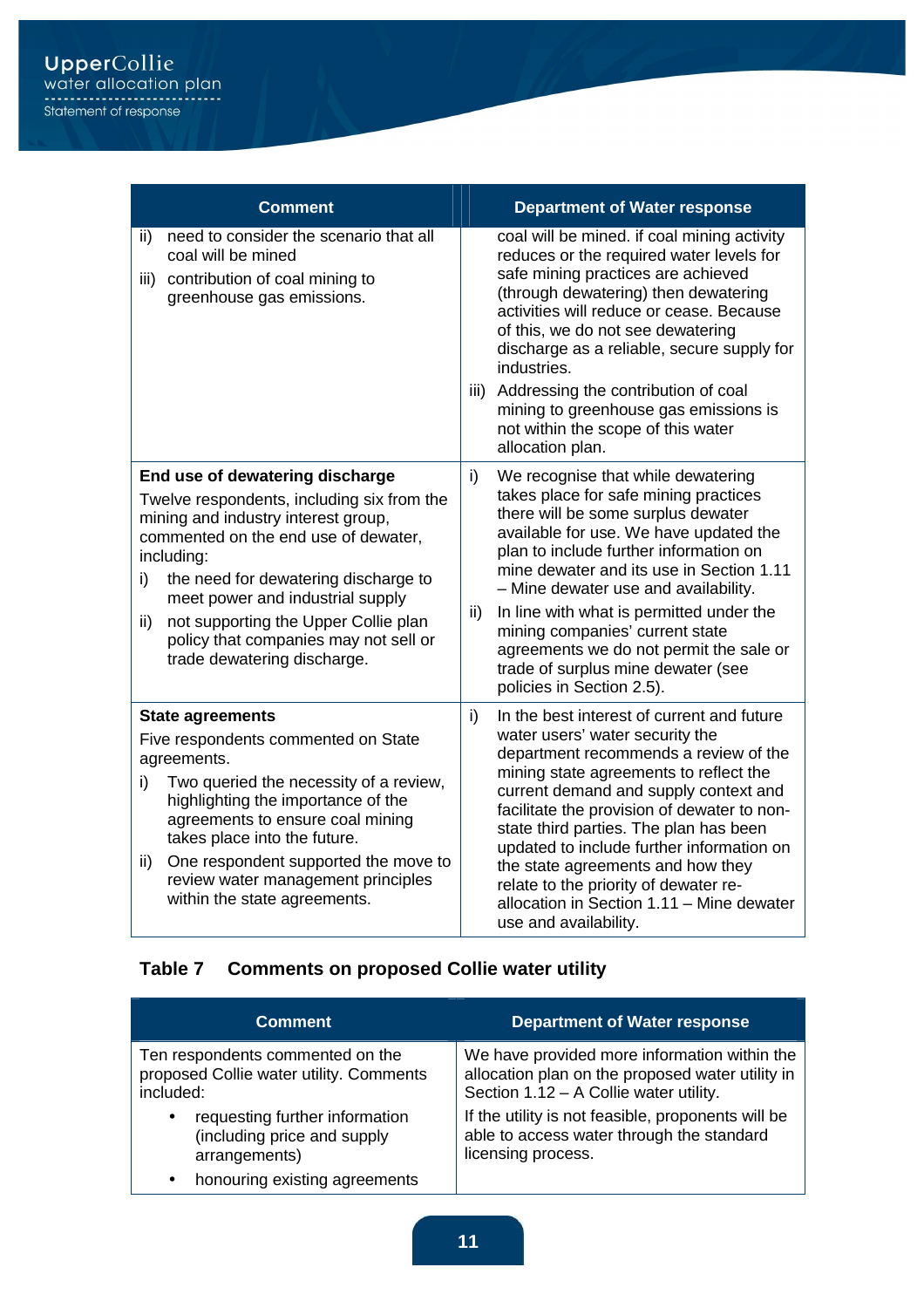| <b>Comment</b>                                                                                                                                                                                                                                                   | <b>Department of Water response</b>                             |
|------------------------------------------------------------------------------------------------------------------------------------------------------------------------------------------------------------------------------------------------------------------|-----------------------------------------------------------------|
| support for the utility<br>٠<br>linkages between the plan and the<br>$\bullet$<br>utility<br>concern that large users will<br>$\bullet$<br>purchase water from the utility<br>rather than obtain it without charge<br>unclear need for the utility.<br>$\bullet$ |                                                                 |
| Questions                                                                                                                                                                                                                                                        | If a utility is not set up, proponents will be                  |
| What alternative arrangements are<br>available to water users if the water<br>utility concept is not successful?                                                                                                                                                 | able to access water through the standard<br>licensing process. |

## **Table 8 Comments on managing water quality**

| <b>Comment</b>                                                                                                                                                                                                                       | <b>Department of Water response</b>                                                                                                                                                                                                                                                                                                                                                                                                                                                                                                                                                                                                                                                                                                                                                                         |
|--------------------------------------------------------------------------------------------------------------------------------------------------------------------------------------------------------------------------------------|-------------------------------------------------------------------------------------------------------------------------------------------------------------------------------------------------------------------------------------------------------------------------------------------------------------------------------------------------------------------------------------------------------------------------------------------------------------------------------------------------------------------------------------------------------------------------------------------------------------------------------------------------------------------------------------------------------------------------------------------------------------------------------------------------------------|
| Water quality (discharge and run-off)<br>Three respondents commented on water<br>quality in terms of:<br>i)<br>the lack of information on water quality<br>the linkage between quality of water and<br>ii)<br>disposal requirements. | The quality of the water resources are<br>i)<br>described in Part 1 of the allocation<br>plan.<br>The Rights in Water and Irrigation Act<br>ii)<br>1914, through the licensing process,<br>enables the department to regulate<br>abstraction and disposal volumes, and<br>to a certain extent the quality of water<br>disposed. Other legislation, such as the<br>Environmental Protection Act 1986 or a<br>where water quality is part of a state<br>agreement Act it may also regulate the<br>volume and quality of water discharged.<br>In the case of Upper Collie the<br>department manages the take, use and<br>disposal of dewatering water, whereas<br>the Department of Environmental and<br>Conservation is responsible for<br>regulating the discharge of mine site,<br>storm and process water. |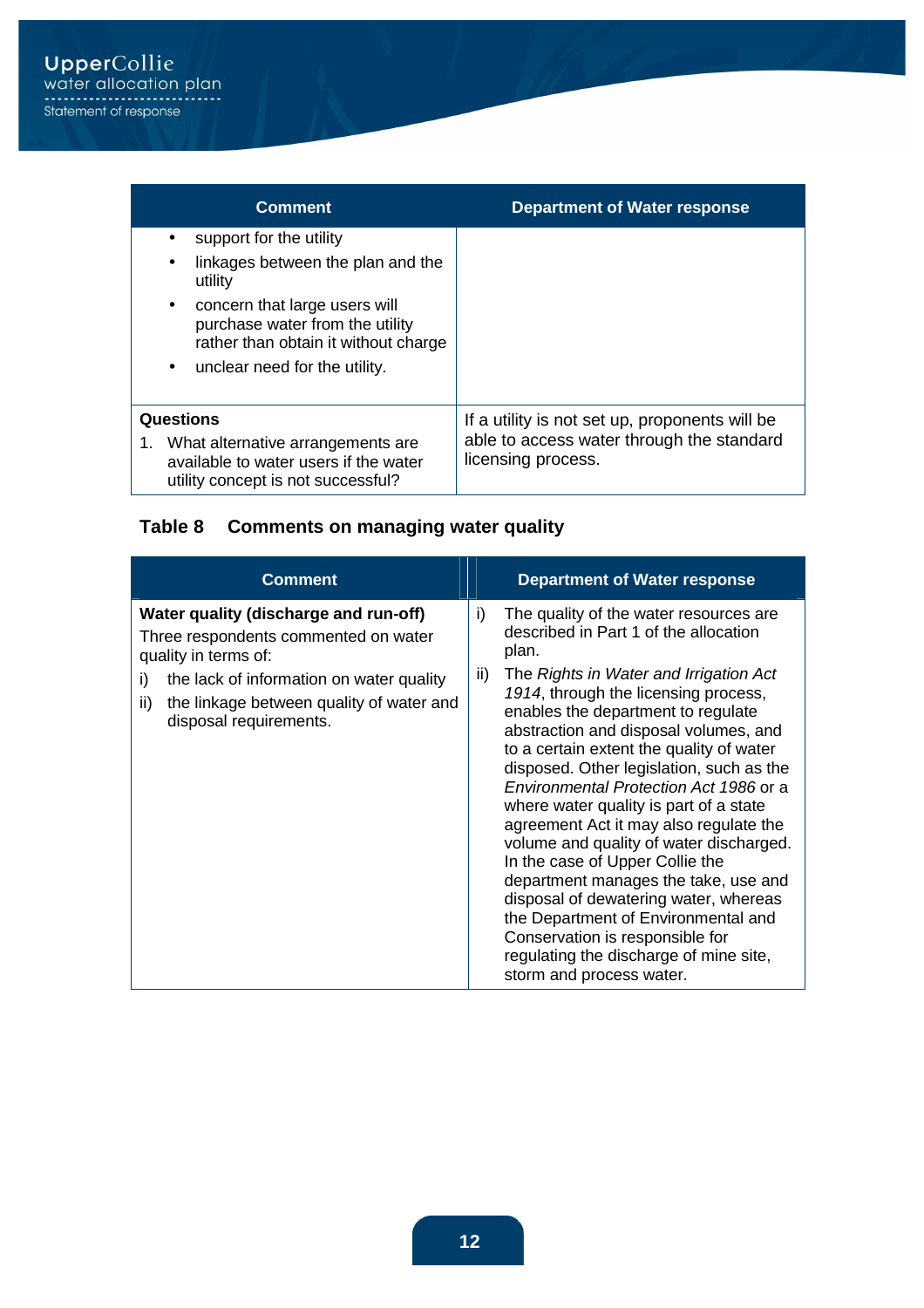| <b>Comment</b>                                                                                                                                                                                                                                                                                                                                                                                                                                   | <b>Department of Water response</b>                                                                                                                                                                                                                                                                                                                                                                                                                                                                                                                                                                                                                                                                                                                                                                                                                                                                                                                                                                                                                                                           |
|--------------------------------------------------------------------------------------------------------------------------------------------------------------------------------------------------------------------------------------------------------------------------------------------------------------------------------------------------------------------------------------------------------------------------------------------------|-----------------------------------------------------------------------------------------------------------------------------------------------------------------------------------------------------------------------------------------------------------------------------------------------------------------------------------------------------------------------------------------------------------------------------------------------------------------------------------------------------------------------------------------------------------------------------------------------------------------------------------------------------------------------------------------------------------------------------------------------------------------------------------------------------------------------------------------------------------------------------------------------------------------------------------------------------------------------------------------------------------------------------------------------------------------------------------------------|
| <b>Salinity recovery project</b><br>Eight respondents mentioned the salinity<br>recovery project in the Upper Collie.<br>Comments included:<br>support for the project and its<br>i)<br>combination of environmental and<br>engineering solutions<br>opposition to the project based on the<br>ii)<br>risk of storing saline water over<br>groundwater<br>opposition to the project based on the<br>iii)<br>impact of diversion on water yields. | We note that a number of stakeholders<br>i)<br>are in support of the salinity recovery<br>project. At this stage the pilot project is<br>still being implemented and we are<br>investigating further stages where the<br>longer term diversion infrastructure will<br>be constructed. The salinity recovery<br>project is currently on track to meeting<br>its potable water quality target by 2015.<br>We recognise that there are a number<br>ii)<br>of risks associated with the salinity<br>recovery project. We are undertaking a<br>comprehensive monitoring program to<br>assess any changes to water quality in<br>the vicinity of the storage sites.<br>The full 14 GL diversion discussed in<br>iii)<br>the Water source options in the Collie<br>Wellington Basin: ministerial report<br>(Collie - Wellington Basin Water Source<br>Options Steering Committee 2007), has<br>been factored into the allocation limit of<br>the Wellington Reservoir. Therefore<br>85.1 GL/yr can be allocated from the<br>reservoir while diverting 14 GL/yr from<br>the Collie River East Branch. |

## **Table 9 Comments on managing the environment**

| <b>Comment</b>                                                                                                                                                                                                                                                                                                                                                                     | <b>Department of Water response</b>                                                                                                                                                                                                                                                                                                                                                                                                                                                                                                                     |
|------------------------------------------------------------------------------------------------------------------------------------------------------------------------------------------------------------------------------------------------------------------------------------------------------------------------------------------------------------------------------------|---------------------------------------------------------------------------------------------------------------------------------------------------------------------------------------------------------------------------------------------------------------------------------------------------------------------------------------------------------------------------------------------------------------------------------------------------------------------------------------------------------------------------------------------------------|
| <b>Environmental policy</b><br>Six respondents commented on the<br>approach to managing the environment.<br>Comments included:<br>challenging the need for<br>stakeholders to identify water-<br>dependent values<br>the requirement for companies to<br>$\bullet$<br>identify and mitigate impacts of use<br>(and associated costs)<br>environmental releases from<br>reservoirs. | Companies are responsible for their water<br>use. This means they need to identify where<br>they may have an impact and set out a<br>strategy for how the impact will be<br>appropriately managed. This is one of the<br>main principles of the Upper Collie water<br>allocation plan.<br>We acknowledge that we need to review the<br>current environmental release regimes from<br>the major reservoirs and we have<br>committed to review them by the last<br>quarter of 2009. This includes considering<br>how they may change in a drying climate. |
| <b>Ecological assumptions</b><br>Three respondents commented on the<br>department's ecological assumptions in the<br>allocation limits and the plan.<br>One respondent queried statements in<br>i)<br>the plan regrading identified ecological                                                                                                                                     | We acknowledge comments relating to<br>i)<br>the quality of the Bingham River and<br>value of other ecological sites and we<br>have changed relevant text within the<br>plan.<br>The department has carefully<br>ii)                                                                                                                                                                                                                                                                                                                                    |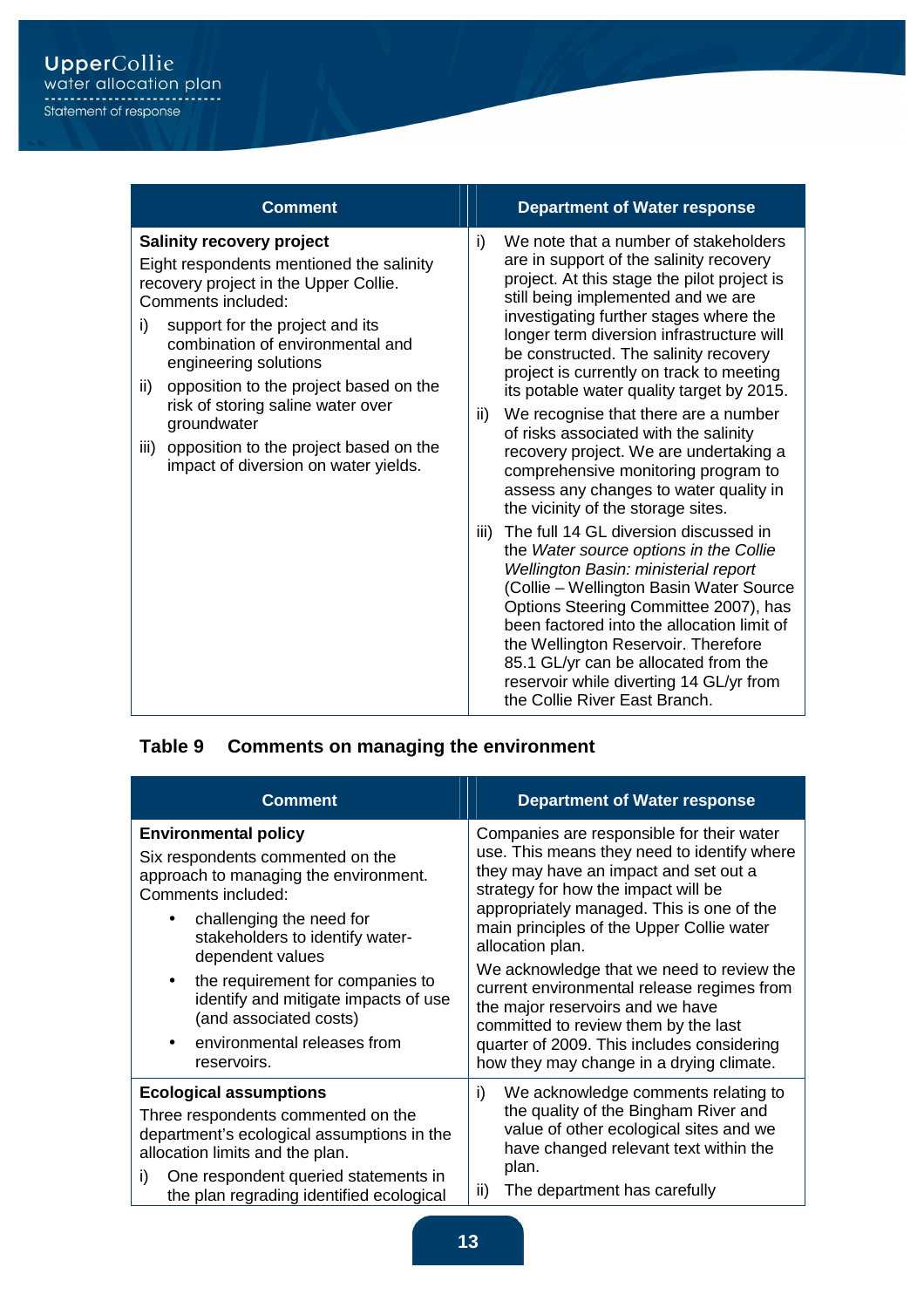|                   | <b>Comment</b>                                                                                                                                                                                                                                                                                                                                                                                                                                                                                           | <b>Department of Water response</b>                                                                                                                                                                                                                                                                                                                                                                                                                                                                                                                                                                                                                                                                                                                                                                                                                                                                                                                                                                                               |
|-------------------|----------------------------------------------------------------------------------------------------------------------------------------------------------------------------------------------------------------------------------------------------------------------------------------------------------------------------------------------------------------------------------------------------------------------------------------------------------------------------------------------------------|-----------------------------------------------------------------------------------------------------------------------------------------------------------------------------------------------------------------------------------------------------------------------------------------------------------------------------------------------------------------------------------------------------------------------------------------------------------------------------------------------------------------------------------------------------------------------------------------------------------------------------------------------------------------------------------------------------------------------------------------------------------------------------------------------------------------------------------------------------------------------------------------------------------------------------------------------------------------------------------------------------------------------------------|
| ii)               | sites, particularly relating to the<br>Bingham River.<br>Another respondent stated that the plan<br>does not integrate with the principles of<br>ecologically sustainable development<br>and it is not clear how ecological water<br>requirements were considered in setting<br>allocation limits.                                                                                                                                                                                                       | considered the principles of sustainable<br>development in setting the water<br>resource allocation limits as well as<br>developing the policies for water use<br>and management. Detail on how<br>allocation limits were set is provided in<br><b>Upper Collie surface and groundwater</b><br>allocation limits: methods and<br>calculations (Department of Water<br>2008), which is available on our<br>website.                                                                                                                                                                                                                                                                                                                                                                                                                                                                                                                                                                                                                |
| i)<br>ii)<br>iii) | <b>Pool supplementation</b><br>Three stakeholders raised the issue of the<br>pool supplementation program on the Collie<br>River. Respondents discussed:<br>the need for shared responsibilities<br>(including the option of a third party<br>managing the program)<br>a defined criteria for when the<br>supplementation program would end<br>the issues associated with a long-term<br>program<br>iv) that the plan placed unrealistic<br>expectations on industry associated with<br>mine dewatering. | i)<br>We consider that a good<br>supplementation program assigns<br>responsibility to those who have had, or<br>will have, an impact on the river.<br>Our view is that where there is a pool<br>ii)<br>supplementation program it will cease<br>once the river has recovered to pre-<br>mining levels or to a steady state. This<br>should ensure that the river is not<br>maintained at an unnatural level in the<br>long term.<br>iii) We recognise that there are issues<br>associated with implementing the pool<br>supplementation program. However, we<br>maintain that it is an important part of<br>mitigating the impacts of large scale<br>abstraction within the Collie Coal Basin.<br>iv) We consider the Collie River pool<br>supplementation program to be an<br>important part of mining companies<br>managing the impacts of their water<br>use.<br>The requirements for dewatering<br>management in the Upper Collie plan<br>are in line with mining water<br>management in other areas of Western<br>Australia. |
|                   | <b>River health</b><br>Two respondents (each local individuals)<br>discussed the health of the Collie River with<br>respect to the plan. Respondents<br>commented on:<br>the need for rivers to be fenced from<br>$\bullet$<br>livestock<br>that the river has been degraded<br>$\bullet$                                                                                                                                                                                                                | The first four points are outside the scope of<br>this allocation plan. This year, we are due to<br>complete the Collie River Action Plan which<br>will provide a number of strategies to<br>improve the health of the river<br>In response to the last point we encourage<br>the re-use of surplus mine dewater and<br>understand that sometimes supply is in<br>excess of demand and therefore some must                                                                                                                                                                                                                                                                                                                                                                                                                                                                                                                                                                                                                        |
|                   | over time<br>silting is a major issue<br>the need for best management                                                                                                                                                                                                                                                                                                                                                                                                                                    | be released to the environment.<br>To manage this, the Upper Collie plan<br>includes a range of policies on managing                                                                                                                                                                                                                                                                                                                                                                                                                                                                                                                                                                                                                                                                                                                                                                                                                                                                                                              |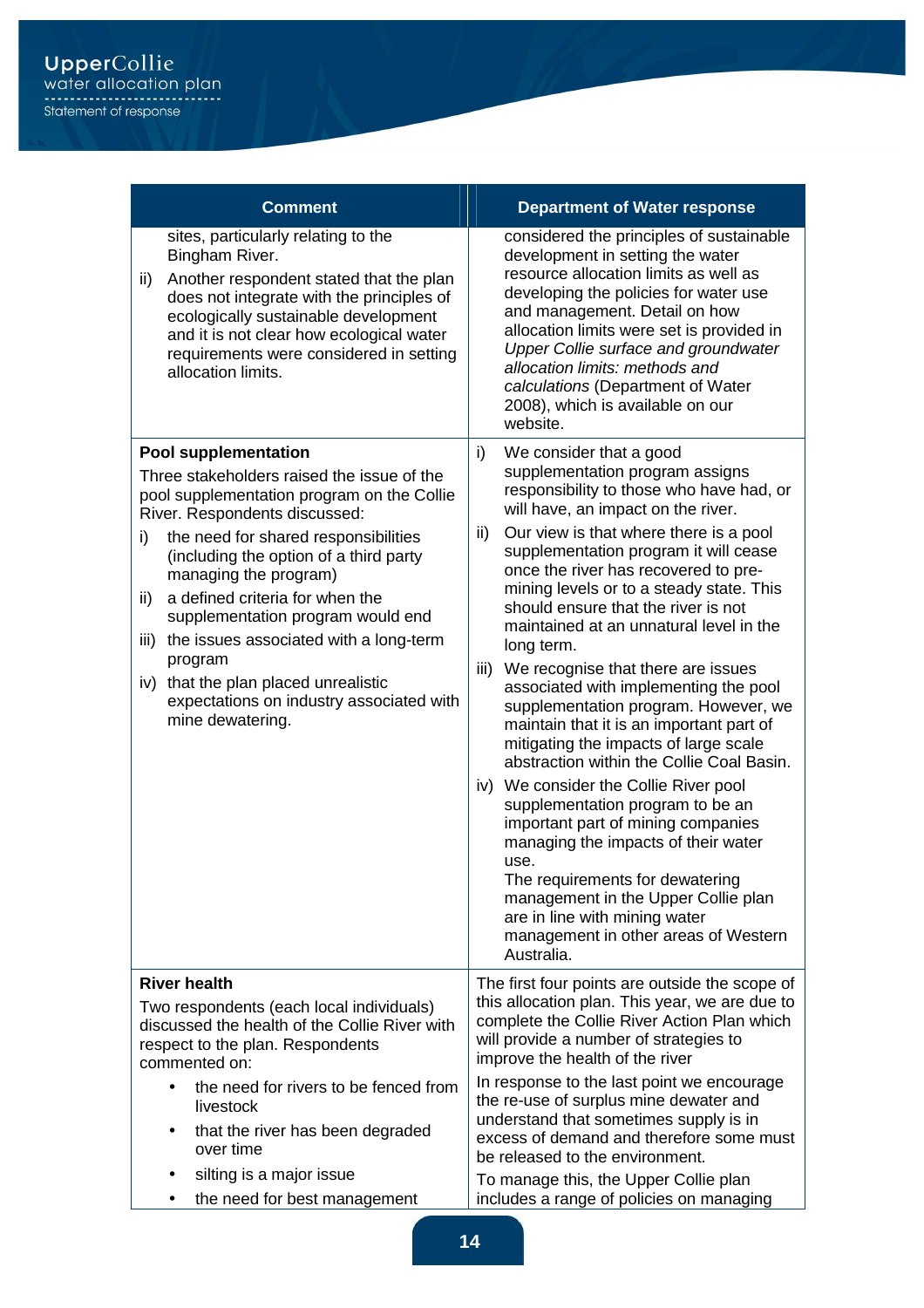| <b>Comment</b>                                                                                                                                                                                                                                                                                                                                                                   | <b>Department of Water response</b>                                                                                                                                                                                                                                                                                                                                                                                                                                                                                                                                                                                                                                                                                           |
|----------------------------------------------------------------------------------------------------------------------------------------------------------------------------------------------------------------------------------------------------------------------------------------------------------------------------------------------------------------------------------|-------------------------------------------------------------------------------------------------------------------------------------------------------------------------------------------------------------------------------------------------------------------------------------------------------------------------------------------------------------------------------------------------------------------------------------------------------------------------------------------------------------------------------------------------------------------------------------------------------------------------------------------------------------------------------------------------------------------------------|
| practice sessions for farmers<br>that rivers must not act as drains for<br>dewatering discharge.                                                                                                                                                                                                                                                                                 | the release of dewater along the river, in<br>line with its Rights in Water and Irrigation<br>Act 1914 jurisdiction.                                                                                                                                                                                                                                                                                                                                                                                                                                                                                                                                                                                                          |
| <b>Aboriginal heritage</b><br>One respondent (other state government)<br>commented on Aboriginal heritage in the<br>Upper Collie area. Comments included:<br>the need for comprehensive<br>i)<br>assessment of cultural heritage values<br>registered Aboriginal heritage sites<br>ii)<br>within the area<br>the need to observe cultural protocols at<br>iii)<br>a local level. | i)<br>Last year we identified the need for<br>further work on cultural heritage in the<br>Upper Collie area. We have since<br>commissioned studies through the<br>Australian Government Water Smart<br>Australia fund. This work will be<br>completed by mid 2009 and available on<br>our website.<br>ii)<br>We recognise that there are a number<br>of registered sites within the area. We<br>consider these sites in our licensing<br>process. This is a standard requirement<br>under Schedule 1, Division 2, section<br>7(2) of the Rights in Water and Irrigation<br>Act 1914.<br>We recognise that there are important<br>iii)<br>cultural protocols and we work closely<br>with the relevant representatives for      |
|                                                                                                                                                                                                                                                                                                                                                                                  | country in the area.                                                                                                                                                                                                                                                                                                                                                                                                                                                                                                                                                                                                                                                                                                          |
| <b>Questions</b><br>How has the department considered the<br>1. .<br>differences between areas and<br>subareas in its management strategy?                                                                                                                                                                                                                                       | We have carefully considered the varied<br>water flows, quality, ecology, and water<br>usage in setting each of our allocation limits.<br>The department is committed to<br>transparency in its decision-making. The<br>document Upper Collie surface and<br>groundwater limits: methods and<br>calculations (Department of Water 2008)<br>details how ecological water requirements<br>were considered in each water<br>management subarea. This document along<br>with each ecological water requirement<br>study is also published on our website. Go<br>to <www.water.wa.gov.au> Managing our<br/>water &gt; water planning &gt; allocation planning<br/>&gt; Upper Collie surface and groundwater.</www.water.wa.gov.au> |

## **Table 10 Comments on climate change**

| <b>Comment</b>                                                                                                                                                                                           | <b>Department of Water response</b>                                                                                                                                                                                                                 |
|----------------------------------------------------------------------------------------------------------------------------------------------------------------------------------------------------------|-----------------------------------------------------------------------------------------------------------------------------------------------------------------------------------------------------------------------------------------------------|
| Reduced rainfall and available water<br>Six respondents from across all interest<br>groups commented on the drying climate<br>and reduced rainfall. Comments included:<br>the need for precautionary low | The department has set precautionary<br>low allocation limits for surface water<br>(besides the Harris Reservoir). For<br>groundwater allocation, limits have also<br>been set to ensure groundwater levels<br>in the basin can recover post mining |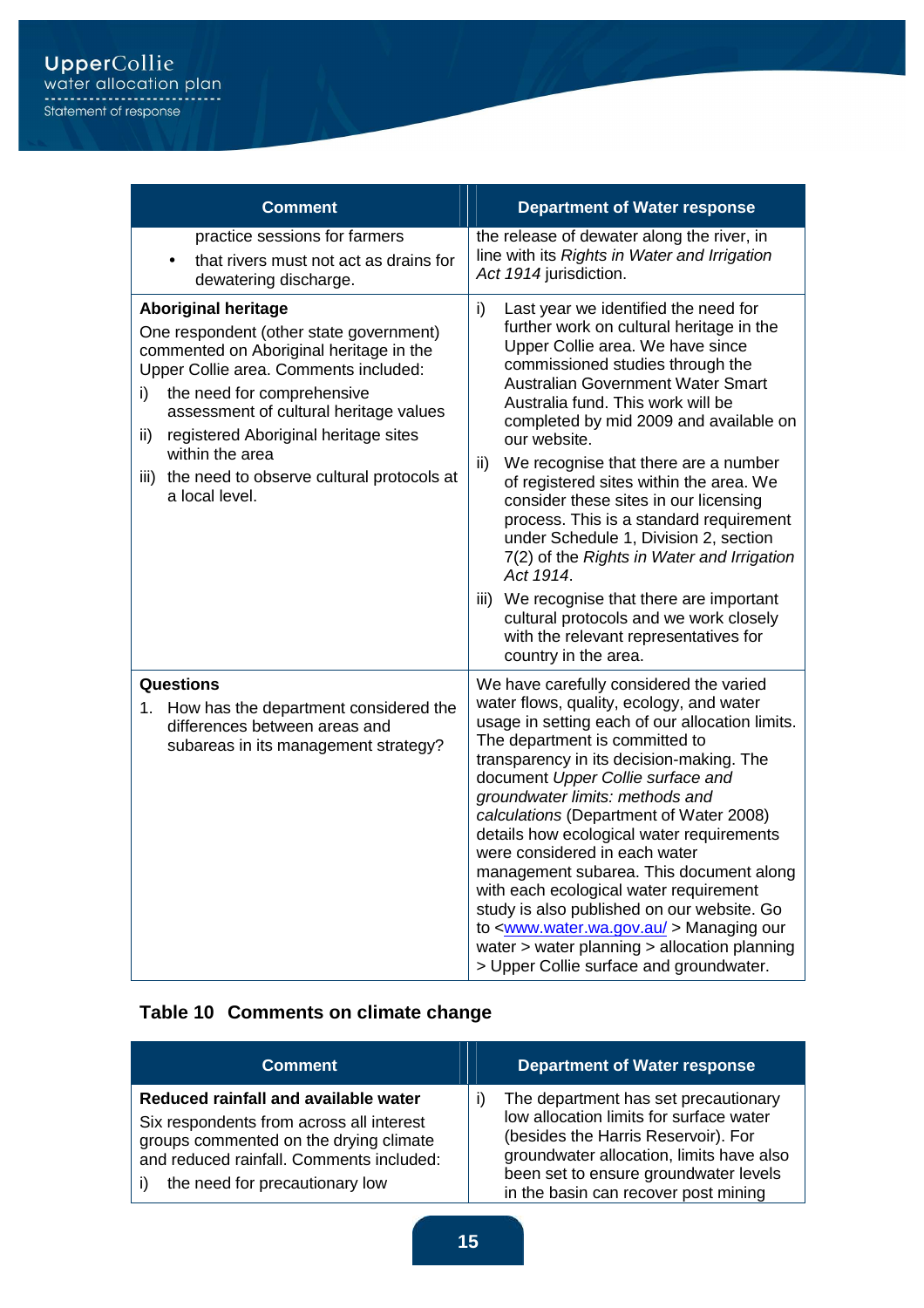| <b>Comment</b>                                                                                                                                                                                                                                                                                                                                                                                                                                                                                                                                                                 | <b>Department of Water response</b>                                                                                                                                                                                                                                                                                                                                                                                                                                                                                                                                                                                                                                                                                                                                                                                                                                                                                                                                                                                                                                                                                                                                                                                                                                                                                                                                                      |
|--------------------------------------------------------------------------------------------------------------------------------------------------------------------------------------------------------------------------------------------------------------------------------------------------------------------------------------------------------------------------------------------------------------------------------------------------------------------------------------------------------------------------------------------------------------------------------|------------------------------------------------------------------------------------------------------------------------------------------------------------------------------------------------------------------------------------------------------------------------------------------------------------------------------------------------------------------------------------------------------------------------------------------------------------------------------------------------------------------------------------------------------------------------------------------------------------------------------------------------------------------------------------------------------------------------------------------------------------------------------------------------------------------------------------------------------------------------------------------------------------------------------------------------------------------------------------------------------------------------------------------------------------------------------------------------------------------------------------------------------------------------------------------------------------------------------------------------------------------------------------------------------------------------------------------------------------------------------------------|
| allocation limits and worst case scenario<br>analysis<br>that a 10% recharge reduction is<br>ii)<br>insufficient<br>that the plan must include how climate<br>iii)<br>risk will be assigned.                                                                                                                                                                                                                                                                                                                                                                                   | activity.<br>We selected a 10% reduction in rainfall<br>ii)<br>recharge to reflect the reduced rainfall<br>between 1999 (when the model rainfall<br>data ends) to 2007. See Upper Collie<br>surface and groundwater allocation<br>limits: methods and calculations<br>(Department of Water 2008) for more<br>information.<br>iii) Future planning activities in the Upper<br>Collie area will take into consideration<br>how climate risk will be assigned.                                                                                                                                                                                                                                                                                                                                                                                                                                                                                                                                                                                                                                                                                                                                                                                                                                                                                                                              |
| Period of data used<br>Five respondents queried the department's<br>use of 1975-1999 data for groundwater<br>modelling and 1975-2003 data for surface<br>water modelling.<br>Respondents discussed:<br>why different periods were used for<br>i)<br>surface and groundwater<br>the need for a shorter assessment<br>ii)<br>period that reflects drying climate<br>the risk that allocation limits may be too<br>iii)<br>high given reduced rainfall and a drying<br>climate<br>iv) the need for future rainfall reductions to<br>be considered in availability<br>assessments. | The dates used in developing the<br>i)<br>allocation limits are different because<br>the Upper Collie ground and surface<br>water models are based on our<br>available data at the time each model<br>was developed.<br>Planning is about looking at resource<br>ii)<br>trends over time and managing them<br>accordingly. While we accept that water<br>users may use shorter periods of time in<br>their assessments to manage security of<br>supply, we need to assess at least a 25-<br>year period to understand water<br>resource trends and changes.<br>We recognise that the periods of data<br>iii)<br>used may not reflect the current water<br>availability situation, as recent data to<br>2008 was not included in the models at<br>that stage. For many of our resources<br>we have set precautionary allocation<br>limits. For the major reservoirs<br>allocation limits will be reviewed in the<br>future.<br>iv) In future planning we will take into<br>account the effects of climate change.<br>As this is an issue across the whole of<br>the South West please see South West<br>regional water plan: draft for public<br>comment (Department of Water 2008).<br>We are now working on improving and<br>V)<br>refining our surface and groundwater<br>modelling with over \$700 000 of funding<br>from the Australian Government Water<br>Smart Australia program. |
| Climate change and the environment<br>One respondent discussed the<br>i)<br>ecological principles behind climate                                                                                                                                                                                                                                                                                                                                                                                                                                                               | We recognise that climate change has<br>i)<br>an impact on the environment.<br>However, how it affects plant growth is                                                                                                                                                                                                                                                                                                                                                                                                                                                                                                                                                                                                                                                                                                                                                                                                                                                                                                                                                                                                                                                                                                                                                                                                                                                                   |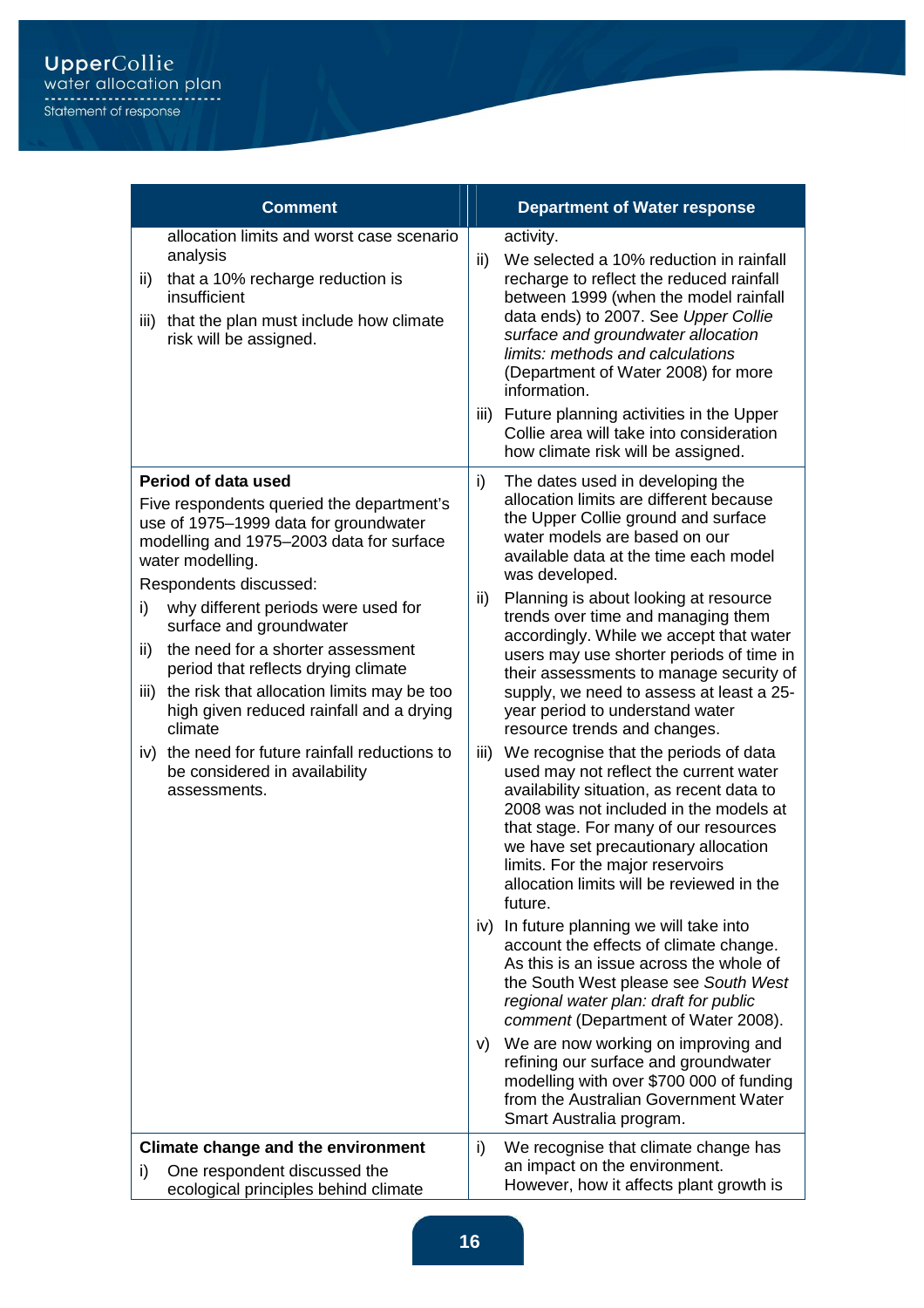| <b>Comment</b>                                                                                                                                                                                                                                                                                                    | <b>Department of Water response</b>                                                                                                                                                                                                                        |
|-------------------------------------------------------------------------------------------------------------------------------------------------------------------------------------------------------------------------------------------------------------------------------------------------------------------|------------------------------------------------------------------------------------------------------------------------------------------------------------------------------------------------------------------------------------------------------------|
| change, including the effect of climate<br>change on forests and tree growth.<br>Another raised the issue of ecological<br>ii)<br>water releases from reservoirs in the<br>context of the plan. The plan has a<br>static volume whereas naturally it would<br>reduce over time with drying climate<br>conditions. | outside the scope of this plan.<br>As we have described in Table 9 above<br>H)<br>we will be reviewing the current<br>environmental release regimes from the<br>major reservoirs. This includes<br>considering how they may change in a<br>drying climate. |

## **Table 11 Comments on water licensing and compliance**

| <b>Comment</b>                                                                                                                                                                                                                                                                                                                                                                          | <b>Department of Water response</b>                                                                                                                                                                                                                                                                                                                                                                                                                                                   |
|-----------------------------------------------------------------------------------------------------------------------------------------------------------------------------------------------------------------------------------------------------------------------------------------------------------------------------------------------------------------------------------------|---------------------------------------------------------------------------------------------------------------------------------------------------------------------------------------------------------------------------------------------------------------------------------------------------------------------------------------------------------------------------------------------------------------------------------------------------------------------------------------|
| Licensing<br>Six respondents raised the plan's licensing<br>strategy, including:<br>requests for clarity on which water users<br>i)<br>certain policy would apply to<br>challenging the department's standard<br>ii)<br>for a 10-year licence tenure<br>the need to ensure that all licences in<br>iii)<br>the Upper Collie over 0.05 GL/yr meet<br>the national standard for metering. | i)<br>We have changed the wording in the<br>plan to improve clarity.<br>The 10-year licence tenure is a<br>ii)<br>departmental standard which will not be<br>changed at this stage, except if there<br>are risks associated with the licence that<br>must be managed under shorter licence<br>tenure.<br>iii)<br>We have updated our policy<br>requirement for metering in the plan for<br>all licenses 0.05 GL/yr and above.                                                         |
| <b>Farm dams</b><br>Three respondents queried the<br>department's approach to managing and<br>licensing farm dams. Queries raised<br>include:<br>i)<br>the policy to ban on-stream dams<br>ii)<br>period of take rule.                                                                                                                                                                  | i)<br>We have updated our policy position on<br>on-stream farm dams. We prefer off-<br>stream storages to on-stream storages,<br>but we recognise that this may not<br>always be possible. New dam proposals<br>will be assessed on a case-by-case<br>basis.<br>Applying a period of take ensures that<br>ii)<br>water is abstracted from the system<br>when it is available, in line with a system<br>that has winter rainfall.                                                      |
| Source development planning<br>Two respondents (public water supply and<br>mining) raised the source development plan<br>policy.<br>Both respondents requested clarity on this<br>policy, in that:<br>the format and content of the plan<br>would need to be specified<br>what triggers would apply to develop<br>sources<br>how future sources would be set                            | Source development plans must be<br>completed by all water users within an<br>entitlement > 1 GL/yr and submitted to the<br>department. Supply options should be<br>identified.<br>Part of the source development plans will be<br>how security of supply will be achieved,<br>including water efficiencies and strategies to<br>meet short and long-term supply options.<br>We expect applicants to establish and apply<br>their own triggers for developing alternative<br>sources. |
| aside for industry.                                                                                                                                                                                                                                                                                                                                                                     | There are currently no large sources of                                                                                                                                                                                                                                                                                                                                                                                                                                               |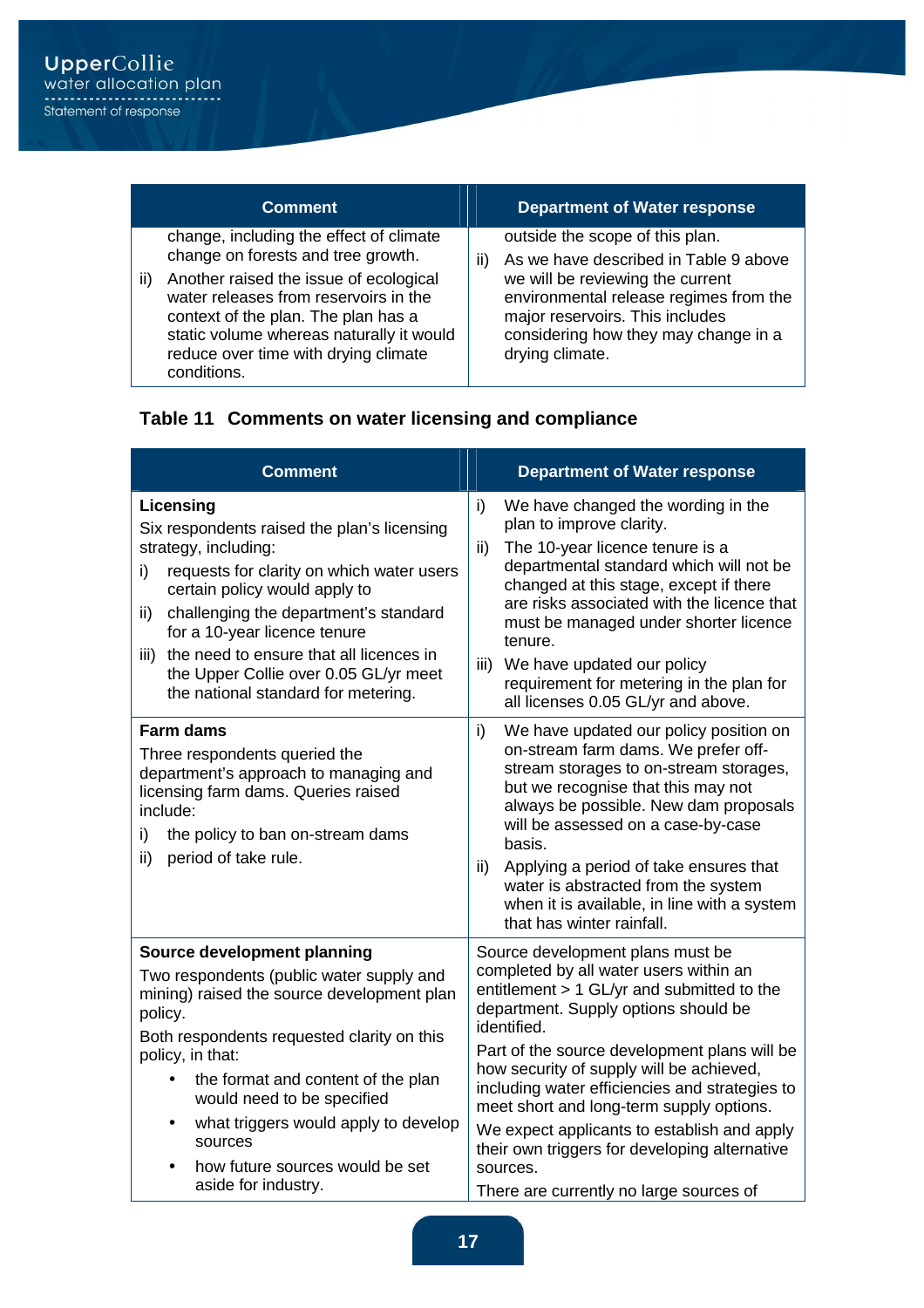| <b>Comment</b> | <b>Department of Water response</b>                                                                                                                                                    |
|----------------|----------------------------------------------------------------------------------------------------------------------------------------------------------------------------------------|
|                | water available to set aside for future<br>demand for specific industries in the Upper<br>Collie area. Industry will need to secure its<br>water supply from a combination of sources. |

## **Table 12 Comments on water use efficiency**

| <b>Comment</b>                                                                                                                                                                                                                                                                                       | <b>Department of Water response</b>                                                                                                                                                                                                                                                                                                                                                                                                                                                                  |
|------------------------------------------------------------------------------------------------------------------------------------------------------------------------------------------------------------------------------------------------------------------------------------------------------|------------------------------------------------------------------------------------------------------------------------------------------------------------------------------------------------------------------------------------------------------------------------------------------------------------------------------------------------------------------------------------------------------------------------------------------------------------------------------------------------------|
| Five respondents raised water efficiency<br>issues, covering:<br>i)<br>company achievements to date in water<br>efficiency<br>the objective that all major users will<br>ii)<br>achieve 20% efficiency gains by 2011<br>the need to provide guidance on how<br>iii)<br>efficiency gains can be made. | We recognise that certain water users in<br>i)<br>the Upper Collie have implemented<br>water efficiency measures.<br>We agree that the efficiency objective<br>ii)<br>did not reflect the varying degree to<br>which large water users in the area<br>have adopted efficiency measures. We<br>have updated this in the plan.<br>iii) Guidance on how we manage water<br>efficiency can be found in our recently<br>released Statewide policy no. 16 -<br>Water conservation and efficiency<br>plans. |

#### **Table 13 Comments on water trading**

| <b>Comment</b>                                                                                                                                                                                                                                                                                          | <b>Department of Water response</b>                                                                                                                                                                                                                                                                 |
|---------------------------------------------------------------------------------------------------------------------------------------------------------------------------------------------------------------------------------------------------------------------------------------------------------|-----------------------------------------------------------------------------------------------------------------------------------------------------------------------------------------------------------------------------------------------------------------------------------------------------|
| Four respondents raised the issue of water<br>trading. Comments included:<br>that trading is not in the best interest<br>$\bullet$<br>of the public or the environment<br>the need for further clarity on trading<br>$\bullet$<br>queries on why dewatering<br>$\bullet$<br>discharge cannot be traded. | Trading in the Upper Collie will take place in<br>line with departmental Statewide policy no.<br>6 - Transferable (tradeable) water<br>entitlements for Western Australia. For more<br>information on trading please see our<br>previous response above on Coal mining<br>and dewatering (Table 6). |

#### **Table 14 Comments on water reform**

| <b>Comment</b>                                                                                                                                                                                                  | <b>Department of Water response</b>                                                                                                                                                                                                                                                                     |
|-----------------------------------------------------------------------------------------------------------------------------------------------------------------------------------------------------------------|---------------------------------------------------------------------------------------------------------------------------------------------------------------------------------------------------------------------------------------------------------------------------------------------------------|
| Two respondents raised water reform and<br>the proposed new water resource<br>legislation. Comments included:<br>how the statutory water<br>$\bullet$<br>management plans will fit with<br>operating strategies | Water allocation plans will guide decisions<br>on allocating water (including licensing and<br>licence conditions). Operating strategies are<br>currently, and will continue to be, conditions<br>under a licence to take water, and as such<br>cannot be inconsistent with a water<br>allocation plan. |
| how licence tenures will change with<br>$\bullet$                                                                                                                                                               | Licence tenure changes and jurisdictional                                                                                                                                                                                                                                                               |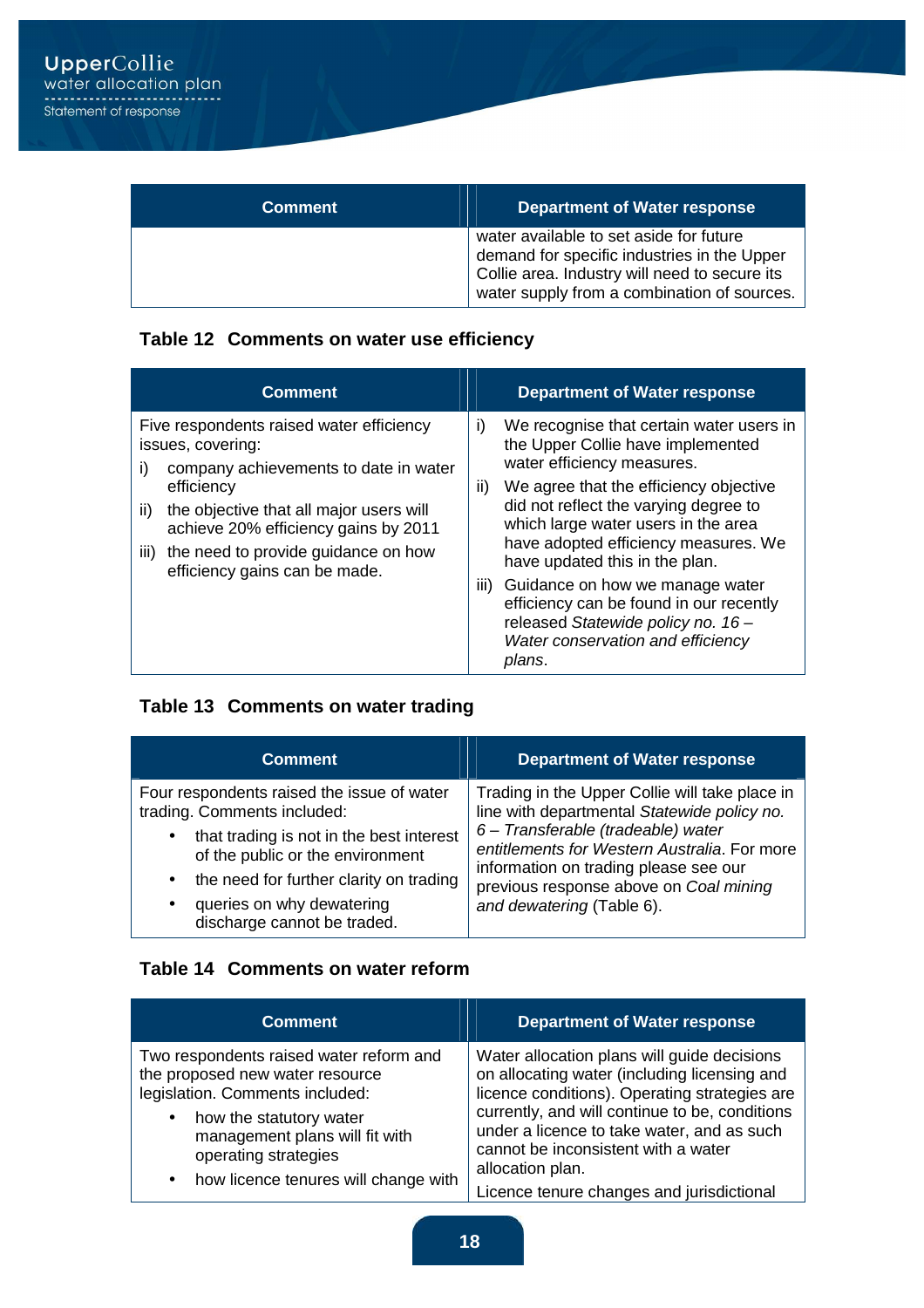| <b>Comment</b>                                                                                                                                                                                                                                                  | <b>Department of Water response</b>                                                                                                                                                                                                                                                                                                                                                                                                 |
|-----------------------------------------------------------------------------------------------------------------------------------------------------------------------------------------------------------------------------------------------------------------|-------------------------------------------------------------------------------------------------------------------------------------------------------------------------------------------------------------------------------------------------------------------------------------------------------------------------------------------------------------------------------------------------------------------------------------|
| permanent access entitlements<br>that the new legislation will need to<br>$\bullet$<br>resolve conflicts of jurisdiction<br>between current agencies<br>the importance of ensuring new<br>$\bullet$<br>legislation does not alter security to<br>current users. | conflicts will be addressed in the next phase<br>of planning following completion of the<br>proposed Water Resources Bill.<br>The Bill will not change the security of a<br>water user's entitlements. Decisions around<br>the security and reliability of entitlements<br>will be made through the allocation planning<br>process with significant public consultation.<br>State agreement Acts will continue to be<br>recognised. |

#### **Table 15 Comments on water pricing**

| <b>Comment</b>                                                                                                                                    | <b>Department of Water response</b>                                                                                                                                                      |
|---------------------------------------------------------------------------------------------------------------------------------------------------|------------------------------------------------------------------------------------------------------------------------------------------------------------------------------------------|
| Three respondents commented on water<br>pricing, stating that:                                                                                    | The Economic Regulation Authority (ERA)<br>is conducting an inquiry into the                                                                                                             |
| industry and agriculture must pay a<br>$\bullet$<br>fair share for their water and<br>contribute to research and<br>rehabilitation                | department's water resource management<br>and planning charges. Depending on the<br>outcome of the ERA inquiry, water users<br>may be required to pay for their water                    |
| the sale of water between parties is<br>$\bullet$<br>regulated by the Economic<br>Regulation Authority and needs to<br>reflect the cost of supply | usage.<br>In addition to this, the federal government is<br>developing national principles for the<br>recovery of water resource planning and<br>management costs. Once these principles |
| funds from the sale of water ought<br>$\bullet$<br>to be diverted to river restoration.                                                           | have been released, we will consider how to<br>best implement them in Western Australia.                                                                                                 |

## **List of respondents**

## **Table 16 List of respondents**

| Interest group                         | <b>Respondents</b>                                                              |
|----------------------------------------|---------------------------------------------------------------------------------|
| <b>Agriculture and</b><br>irrigation   | <b>Harvey Water</b><br>Trees South West (Plantation development committee)      |
| <b>Conservation and</b><br>environment | <b>Conservation Council</b><br>Leschenault Catchment Council<br>South West Fire |
| Individual                             | Four individuals                                                                |
| <b>Local government</b>                | <b>Mick Murray</b><br>Shire of Collie<br>South West Development Commission      |
| <b>Mining and industry</b>             | Bunbury/Wellington Economic Alliance                                            |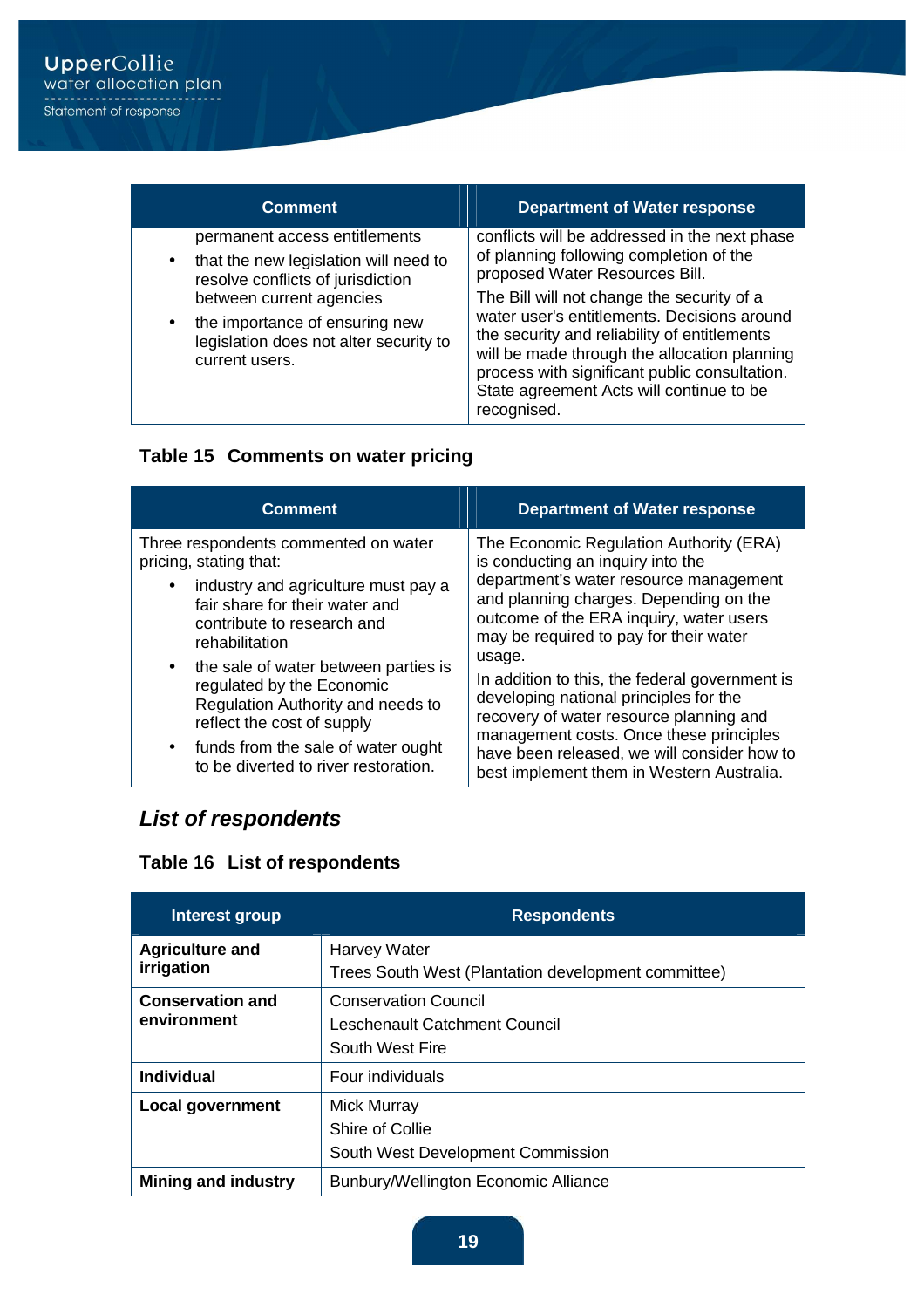|                            | <b>Collie Chamber of Commerce</b>  |
|----------------------------|------------------------------------|
|                            | Chamber of Minerals and Energy     |
|                            | <b>Griffin Group</b>               |
|                            | Verve Energy                       |
|                            | <b>Wesfarmers Premier Coal</b>     |
|                            | <b>Worsley Alumina</b>             |
| <b>Other state</b>         | Department of Agriculture and Food |
| government                 | Department of Indigenous Affairs   |
| <b>Public water supply</b> | <b>Water Corporation</b>           |

#### **Where to next?**

We carefully considered each comment and response in finalising the Upper Collie water allocation plan. The final plan will come into force following endorsement by the Minister for Water.

The plan and its supporting documents are available from the department's website Go to <www.water.wa.gov.au/ > Managing our water > water planning > allocation planning > Upper Collie surface and groundwater.

For further information please email <allocation.planning@water.wa.gov.au> or contact:

Wayne Tingey Telephone 08 9726 4111 Bunbury regional office Facsimile 08 9726 4100 35–39 McCombe Road Bunbury Western Australia 6230

PO Box 261 Bunbury Western Australia 6231